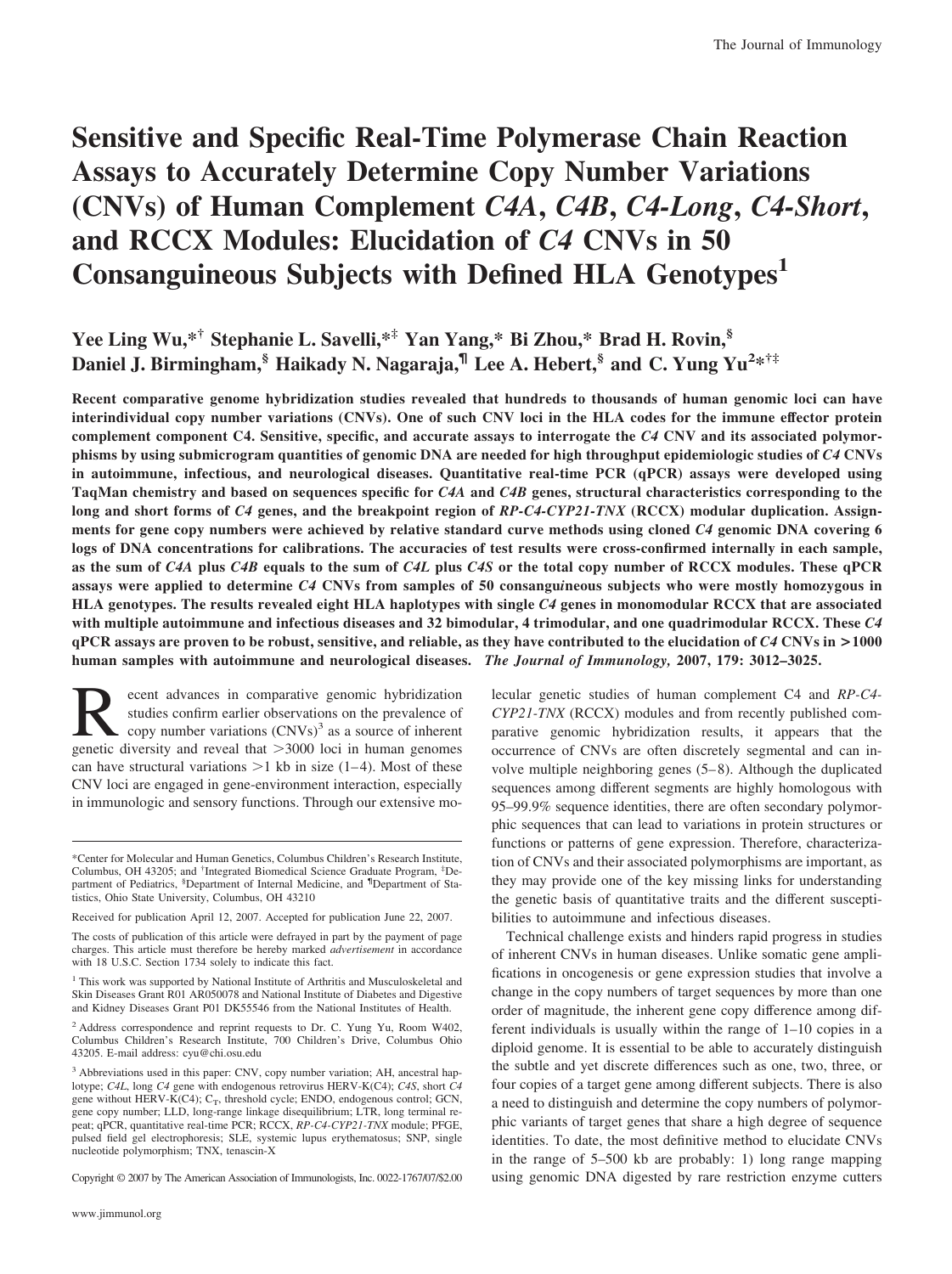# A Scheme for qPCR of C4A in a microtitre plate



#### с Amplification of the ENDO Amplicon



# **B** Amplification of cloned, serially diluted genomic DNA



# Standard Curve (Target) Detector: C4A Slope: -3.593900 Intercept: 32.919525 R<sup>2</sup>: 0.999739 õ Log CO

# D Amplification of the Target Amplicon

**FIGURE 1.** Real-time PCR using the relative standard curve method to quantify and characterize GCN variations. *A*, Sample setup plate for a qPCR assay. In a typical experiment, *row A* is reserved for a serially diluted cosmid sample containing equal copy numbers of the ENDO and target genes to construct two standard curves. *Row H* is reserved for genomic DNA samples containing different known copy numbers of the target gene to construct a calibration curve. *Rows B–G*, Reserved for test samples with an unknown *C4* copy number. All samples are assayed in duplicates. *B*, Amplification of serially diluted genomic DNA. In the absolute quantification (standard curve) setup window of SDS software (Applied Biosystems) the most concentrated dilution is assumed to contain 1,000,000 copies (input in "quantity") of both the ENDO and target genes, and each subsequent dilution is 10-fold diluted from the previous one. The diluted cosmid gives C<sub>T</sub> ranges from approximately 10 to 30. *C* and *D*, Amplifications of the ENDO and target Amplicons. After the PCR, the SDS software automatically constructs a standard curve for the ENDO (*C*) and the target (*D*) by plotting the "absolute" copies of ENDO and target genes in each dilution against their corresponding observed  $C_T$ . Based on these two standard curves, the "absolute" copies of the ENDO and target genes are computed for samples in *row B–H.* Because in each diploid sample the GCN of our ENDO gene (*RP1*) is two, the GCN of the target gene is two times the molar ratio of the target gene to the ENDO gene, which is the quotient of the "absolute" copies of target gene to that of the ENDO gene. At higher GCNs of each target gene there is an intrinsic underestimation of the actual GCN. To correct such an underestimation, for each plate, we construct a calibration curve by plotting the observed *C4* copy number vs their actual *C4* copy number, producing a linear line with an equation in the format of  $Y = mX + b$  where *Y* is the actual copy number of the target gene and X is the observed or calculated GCN. The GCNs for all unknown samples were calibrated based on this equation and rounded up to the closest integer.

that are not affected by DNA methylation and resolved by pulsed field gel electrophoresis (PFGE); and 2) carefully designed genomic RFLP analyses with appropriate probes for hybridization. The long range mapping technique yields information on the number of segmental duplications on each haplotype. Deliberately designed genomic RFLP analyses may give detailed information on structural variation within duplicated modules or complexes. Major limitations for these Southern blot-based strategies, however, include the time-consuming procedures that require 3–14 days for one complete cycle of experiment and the necessity of having a relatively large quantity of high m.w. genomic DNA in the range of 5–10 micrograms for each reaction. Large-scale epidemiologic studies of CNVs in human diseases usually require sensitive and high throughput methods. Thus, the high sensitivity and the fast performance of real-time

PCR becomes an attractive alternative to help determine the CNVs of well-characterized genomic loci.

In a real-time PCR, a fluorescence dye is incorporated into the amplified DNA and emits light proportional to the number of amplified copies as the PCR proceeds. The kinetics of the entire PCR is recorded as the light emitted during each PCR cycle is being detected by the real-time machine. Quantification of the initial amount of DNA present in a reaction is based on the number of cycles it takes to reach a threshold  $(C_T)$ , at which the fluorescence is increased significantly and passes an arbitrarily defined value (9). During a real-time PCR, the greater the initial amount of DNA template present, the sooner the reaction reaches the fluorescence threshold and the smaller the  $C_T$  observed (Fig. 1*B*). Several dye chemistries are available to monitor the kinetics of the amplification process. The TaqMan dye chemistry is a preferred choice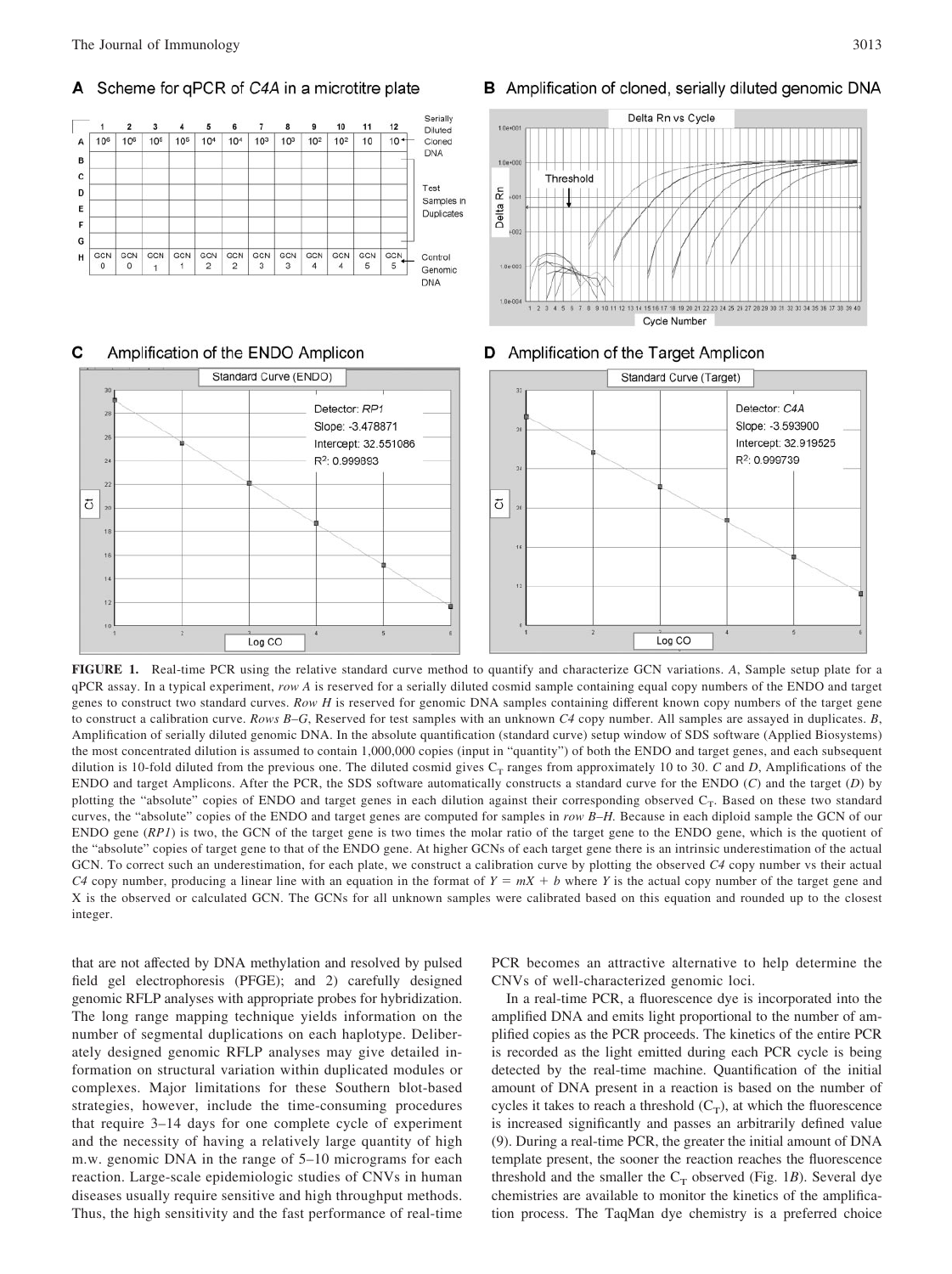Table I. *Designs of amplicons used to determine the copy numbers of human C4A, C4B, long and short C4 genes, and RCCX modules*

| Amplicon     | Forward Primer | Reverse Primer | Probe                         | Amplicon Position <sup>a</sup><br>(Length in Nucleotides) | Annealing<br>Temperature $(^{\circ}C)$ |
|--------------|----------------|----------------|-------------------------------|-----------------------------------------------------------|----------------------------------------|
| C4A          | C4F2           | C4A32          | C <sub>4</sub> A <sub>B</sub> | 7489 to 7629 (141)                                        | 60                                     |
| C4B          | C4BF           | C4BR2          | C4AB3                         | 7549 to 7640 (92)                                         | 59                                     |
| C4L          | C4Fin95        | $C4L-3LTR-R$   | C4in95                        | 2502; to 20 bp into $3'$ LTR<br>of HERV-K(C4) (102)       | 60                                     |
| C4S          | C4Fin95        | $C4Sin9R-2$    | C4in95                        | 2502 to 2604 (103)                                        | 59                                     |
| TNXA-RP2     | $XA-RP2F2$     | $XA-RP2R3$     | $XA-RP2$                      | 3372 to 3440 $(69)^b$                                     | 60                                     |
| $RPI$ (ENDO) | RP1E4F         | RP1E4R         | RP <sub>1</sub>               | $-2598$ to $-2528(71)$                                    | $59 - 60$                              |

*<sup>a</sup>* Numbering is based on Fig. 9 of Ref. 7 except for *TNXA-RP2*. *<sup>b</sup>* Numbering is based on data for GenBank accession no. L26263.

because of its specificity and precision in quantitative PCR (10). Therefore, we investigated the feasibility of applying real-time PCR using the TaqMan chemistry to determine the CNV of the human complement *C4*.

The complement component C4 plays a critical role in the classical and mannose-binding lectin activation pathways of the complement system, which is an effector arm for both adaptive and innate immunity  $(7, 11)$ . Human C4 is polymorphic. At the gene level, *C4* exhibits copy number and size variations (5, 12–14). *C4* genes are located in the class III region of the MHC (also known as the human leukocyte Ag HLA in humans) on chromosome 6p21.3. The *C4* gene is a constituent of the RCCX module that manifests segmental duplication involving four consecutive genes coding for the serine/threonine kinase RP (or STK19), the complement component C4, steroid 21 hydroxylase CYP21, and extracellular matrix protein tenascin-X (TNX) (6, 13, 15–17). One to four copies of RCCX modules or *C4* genes have been reported in a MHC haplotype (5, 14). Any of those *C4* genes can be a long gene (*C4L*) or a short gene (*C4S*), and each *C4* gene can either encode for an acidic C4A protein or a basic C4B protein (8, 18 – 20). The overall gene copy numbers (GCNs) of total *C4, C4A*, or *C4B* may confer different strengths of innate or adaptive immunity or different susceptibilities to autoimmune or infectious diseases. For examples, deficiency of C4A has been implicated as a risk factor for systemic lupus erythematosus (SLE) in European Americans (20 –22), and deficiency of C4B has been linked to a higher prevalence of recurrent infections (23).

The human MHC is noted for the high degree of polymorphisms of the class I and class II genes, the long range disequilibrium of classes I, III, and II alleles in certain ancestral haplotypes, and the association with numerous autoimmune and complex diseases (24 –26). There have been intensive investigations in the past three decades to determine polymorphic markers, including microsatellites and single nucleotide polymorphisms (SNPs), as surrogates of MHC haplotypes that are highly significant for transplantation matching and for genetic studies of MHC-associated diseases (27– 33). Unfortunately, there are still no accurate markers in the MHC that can accurately reflect the CNVs of *C4A* and *C4B* or RCCX modules, and the *C4* CNVs in most human MHC ancestral haplotypes remain relatively uncharacterized.

From our cumulative studies of *C4* genotypes and phenotypes from 2000 healthy subjects and SLE patients of different ethnic groups, it becomes clear that the copy number of total *C4* genes mainly varies between two and seven, that of *C4A* genes between zero and five, that of *C4B* genes between zero and four, that of long *C4* genes between zero and six, and that of short *C4* genes between zero and four (5, 8, 14, 19, 20). Our objectives are to design and validate methods that can definitively elucidate each of these genetic features.

The most informative methods for elucidating *C4* GCN variation are Southern blot analyses of the following: 1) *Pme*I-digested genomic DNA in agarose plugs resolved by PFGE that deciphers the copy number and size of RCCX modules in haplotypes; 2) *Taq*I genomic RFLP that reveals the configurations and numbers of the long and short *C4* genes plus the copy numbers of the neighboring genes *CYP21A* and *CYP21B* and *TNXA* and *TNXB* (5, 8, 18, 34); and 3) *Psh*AI-*Pvu*II genomic RFLP that discloses the molar ratio of *C4A* and *C4B* genes (35–37). To reduce the amounts of genomic DNA needed for *C4* genotyping, alternative methods including module-specific PCR and labeled primer, single-cycle, DNA polymerization PCR were developed to determine the total number of *C4* genes and the relative dosage of *C4A* and *C4B*, respectively (35, 38). However, these methods are relatively laborious and time consuming and therefore not favorable for high throughput epidemiologic studies.

In this study, we present five different quantitative real-time PCR (qPCR) assays that allow an in-depth interrogation of the CNVs of *C4A* and *C4B*, *C4L* and *C4S*, and RCCX modules. These methods have been vigorously tested in selected genomic DNA samples with *C4* GCN varying from 2 to 7 and from common human cell lines. In addition, the CNVs of *C4A*, *C4B*, *C4L*, *C4S*, and RCCX modules in 50 consanguineous subjects that contain many MHC ancestral haplotypes have been elucidated by these qPCR strategies.

Table II. *Primer and probe sequences used to determine the copy numbers of human C4A, C4B, long and short C4 genes, and RCCX modules*

| Primer Name                                                                                                                 | Primer Sequences                                                                                                                                                                                                                                                                                                                                                        |
|-----------------------------------------------------------------------------------------------------------------------------|-------------------------------------------------------------------------------------------------------------------------------------------------------------------------------------------------------------------------------------------------------------------------------------------------------------------------------------------------------------------------|
| C4F2<br>C4A32<br>C4BF<br>C4BR2<br>C4Fin95<br>$C4L-3'$<br>LTR-R<br>$C4Sin9R-2$<br>$XA-RP2F2$<br>XA-RP2R3<br>RP1F4F<br>RP1E4R | 5'-CCTTTGTGTTGAAGGTCCTGAGTT-3'<br>5'-TCCTGTCTAACACTGGACAGGGGT-3'<br>5'-TGCAGGAGACATCTAACTGGCTTCT-3'<br>5'-CATGCTCCTATGTATCACTGGAGAGA-3'<br>5'-TTGCTCGTTCTGCTCATTCCTT-3'<br>5'-GTTGAGGCTGGTCCCCAACA-3'<br>5'-GGCGCAGGCTGCTGTATT-3'<br>5'-TCCTGCAGTCATCTTTGTCTTCAG-3'<br>5'-GAGCTGCAGATGGGATACCTTTAA-3'<br>5'-GACCAAATGACACAGACCTTTGG-3'<br>5'-GACTTTGGTTGGTTCCACAAGTC-3' |
|                                                                                                                             |                                                                                                                                                                                                                                                                                                                                                                         |
| Probe Name                                                                                                                  | Probe Sequence                                                                                                                                                                                                                                                                                                                                                          |
| C4AB<br>C4AB3<br>C4in95<br>$XA-RP2$<br>RP1                                                                                  | VIC-CCA GGA GCA GGT AGG AGG CTC GC<br>VIC-AGC AGG CTG ACG GC<br>VIC-CTC CTC CAG TGG ACA TG<br>VIC-CCA AAT GCA CAA GTA<br>СΨ<br>FAM-AGG GAC TCA GAA ATC ACG T                                                                                                                                                                                                            |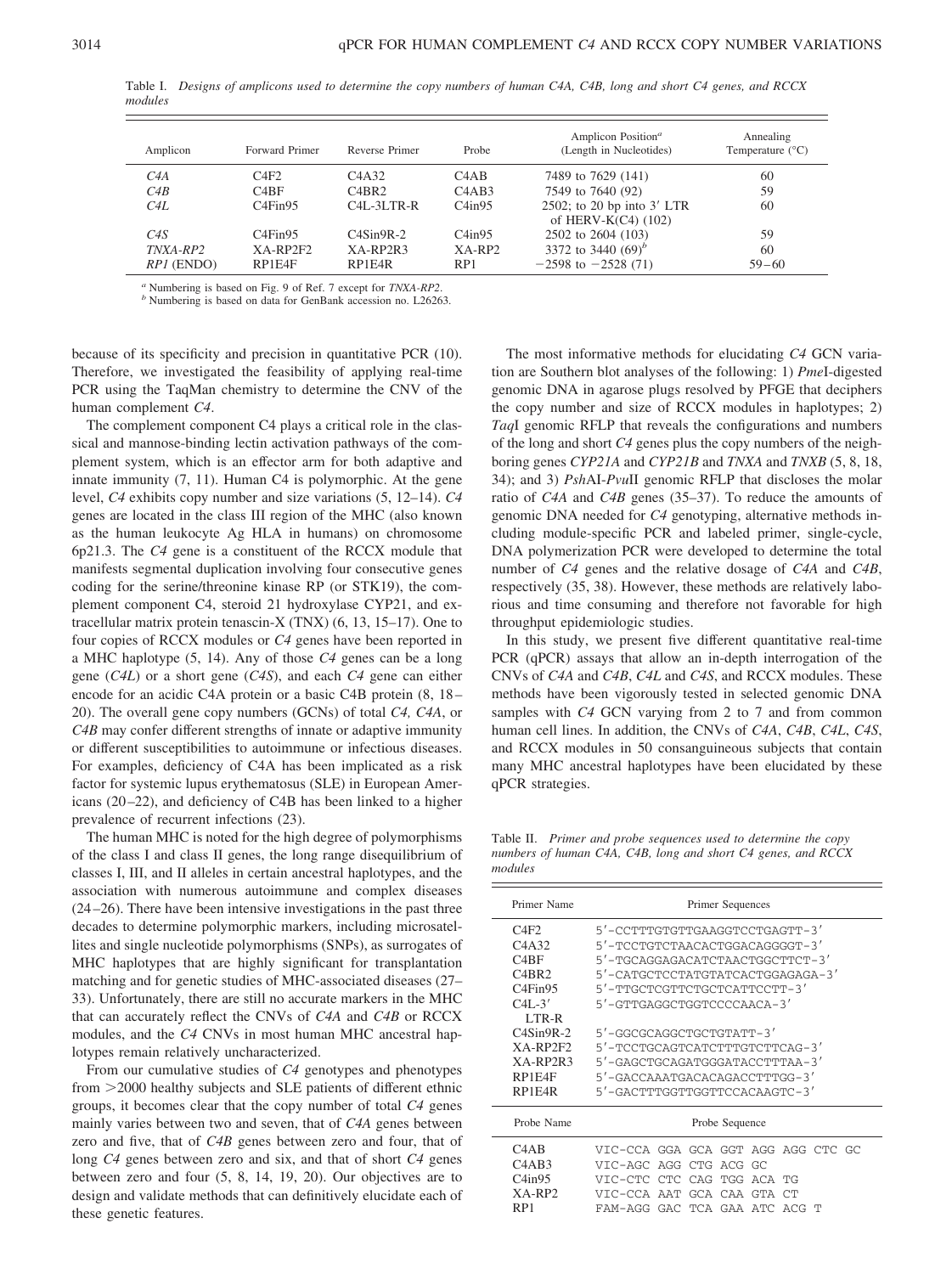



# B Plots of C4A and C4B GCNs by qPCR against actual GCNs by Southern blots



**FIGURE 2.** Determination of *C4A* and *C4B* GCNs. *A*, Schematic representations of amplicon designs for *C4A* and *C4B* genes. Double-headed bars represent the TaqMan probes; arrows depict the PCR primers. The five-nucleotide sequence polymorphisms specific for the *C4A* gene and the *C4B* gene are located in exon 26 (marked by asterisks and italics). The reversed primer (R primer) for each amplicon (*C4A* and *C4B*) was designed to completely incorporate all five *C4A* or *C4B* isotypic nucleotides to ensure specific amplification. Detailed sequences of the two *C4* isotypes are shown in the box. Two slightly different forward primers (F primer) and TaqMan probes were designed to optimize the amplification efficiency. *B*, Real-time PCR assay quantifying the copy number of *C4A* and *C4B* by the relative standard curve method. In each panel representative results from one 96-well microtiter plate with 28 selective samples from different *C4* GCN groups were presented. The mean and SD of *C4* GCNs from multiple samples determined by qPCR were plotted against their actual GCNs elucidated by Southern blot analyses. A linear line showing a high correlation coefficient  $(R^2 > 0.96)$  was produced for both the *C4A* and *C4B* assays. The linear equations generated were used to correct the underestimation of the observed GCNs determined by real-time PCR assays to give the best estimation of the samples with higher GCNs (see Table III).

# **Materials and Methods**

# *Genomic DNA samples*

Genomic DNA was isolated from the peripheral EDTA-blood of consented donors (20, 36) or from cultured cells using the Puregene DNA isolation kit (Gentra Systems) following the manufacturer's instructions. *C4* GCNs of each sample of DNA were previously determined by *Taq*I RFLP-Southern blot analysis and *Pvu*II-*PshA*I RFLP-Southern blot analysis. The RCCX modules for each sample were confirmed by PFGE (14, 35, 37). Genomic DNA samples from consanguineous subjects were purchased from the International Histocompatibility Working Group (IHWG). Details of the HLA class I and II genotypes for the samples can be found at http://www.ihwg.org/cellbank/dna/refpan\_hla\_consang\_table.html.

#### *Cosmid DNAs*

Three genomic DNA cosmids containing human complement *C4* and its neighboring genes were used for the qPCR assays with the standard curve method. Cos 3A3 contains a genomic DNA fragment spanning from *SKI2W* to the 3' end of a long *C4A* gene (13, 39, 40). Cos KEM-1 was isolated from a subject with a monomodular short *C4B* (41). Cos 8 was isolated from a genomic library made from MOLT4 and contains genomic DNA fragment with a long *C4* gene, a short *C4* gene, and *TNXA-RP2* sequence at intergenic region between the two *C4* genes (12, 42, 43). In addition to containing the target gene, these cosmids also contain sequences for the endogenous control gene *RP1*.

#### *Real-time PCR using TaqMan dye chemistry*

All of our real-time PCR assays used TaqMan minor groove binder (MGB) probes (Applied Biosystems). The target probes were VIC labeled and the endogenous control probe was FAM labeled. Each reaction consisted of each of the forward and reverse primers  $(0.5-1 \mu M)$  for both the target and control amplicons, 100 nM the target probe and endogenous control probe, 15 ng of test genomic DNA (diluted to  $\sim$  5 ng/ $\mu$ l and used at 3  $\mu$ l per reaction),  $2 \times$  TaqMan universal PCR master mix (P/N 4324018; Applied Biosystems). Final volume was adjusted to 10  $\mu$ l with molecular grade water. Each sample was analyzed in triplicate and reactions were conducted in a MicroAmp fast 96-well optical reaction plate (P/N 4346906; Applied Biosystems) sealed with an optical adhesive cover (P/N 4311971;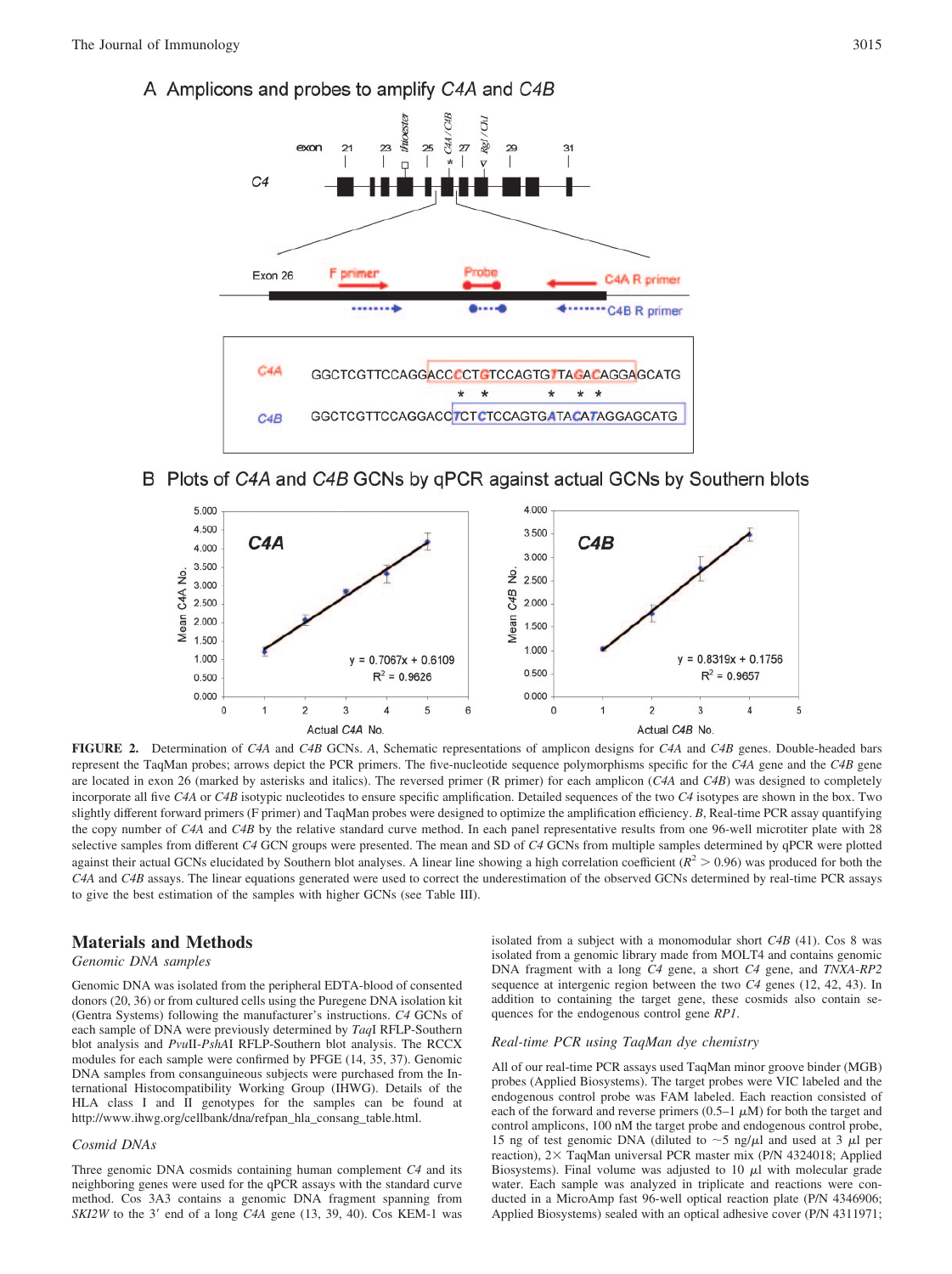Table III. *Mean C4 gene dosage values as determined by real-time PCR in 28 selected samples with known GCNs<sup>a</sup>*

| Assay        | Copy<br>Number   | No. of<br>Samples<br>(n) | Mean       | $\operatorname{SD}$ | Observed/Actual<br>Ratio | Adjusted<br>Mean | Adjusted<br>Observed/Actual<br>Ratio |
|--------------|------------------|--------------------------|------------|---------------------|--------------------------|------------------|--------------------------------------|
| C4A          | $\boldsymbol{0}$ | $\mathbf{1}$             | NA         | NA                  | NA                       | NA               | NA                                   |
|              | 1                | $\overline{\mathcal{L}}$ | 1.22       | 0.12                | 1.22                     | 0.86             | 0.86                                 |
|              | $\overline{c}$   | 8                        | 2.08       | 0.16                | 1.04                     | 2.07             | 1.04                                 |
|              | 3                | 6                        | 2.84       | 0.07                | 0.95                     | 3.15             | 1.05                                 |
|              | $\overline{4}$   | 5                        | 3.33       | 0.23                | 0.83                     | 3.84             | 0.96                                 |
|              | 5                | 3                        | 4.19       | 0.23                | 0.84                     | 5.06             | 1.01                                 |
| C4B          | $\boldsymbol{0}$ | 5                        | NA         | NA                  | NA                       | NA               | NA                                   |
|              | 1                | 8                        | 1.03       | 0.05                | 1.03                     | 1.03             | 1.03                                 |
|              | $\mathfrak{2}$   | 9                        | 1.80       | 0.18                | 0.90                     | 1.95             | 0.97                                 |
|              | 3                | 3                        | 2.76       | 0.25                | 0.92                     | 3.10             | 1.03                                 |
|              | $\overline{4}$   | $\overline{c}$           | 3.48       | 0.14                | 0.87                     | 3.98             | 0.99                                 |
| C4L          | $\boldsymbol{0}$ | $\mathbf{1}$             | NA         | NA                  | NA                       | NA               | <b>NA</b>                            |
|              | 1                | $\mathfrak{2}$           | 1.05       | 0.10                | 1.05                     | 0.94             | 0.94                                 |
|              | $\mathfrak{2}$   | 7                        | 1.93       | 0.16                | 0.97                     | 2.06             | 1.03                                 |
|              | 3                | 6                        | 2.62       | 0.24                | 0.87                     | 2.93             | 0.98                                 |
|              | $\overline{4}$   | 6                        | 3.42       | 0.32                | 0.86                     | 3.95             | 0.99                                 |
|              | 5                | $\overline{4}$           | 4.40       | 0.30                | 0.88                     | 5.19             | 1.04                                 |
|              | 6                | $\overline{c}$           | 4.89       | 0.26                | 0.82                     | 5.82             | 0.97                                 |
| C4S          | $\boldsymbol{0}$ | $\,$ 8 $\,$              | NA         | NA                  | NA                       | NA               | NA                                   |
|              | 1                | 9                        | 1.11       | 0.09                | 1.11                     | 1.01             | 1.01                                 |
|              | $\mathfrak{2}$   | $\overline{4}$           | 1.87       | 0.15                | 0.94                     | 1.91             | 0.95                                 |
|              | 3                | $\overline{4}$           | 2.88       | 0.12                | 0.96                     | 3.10             | 1.03                                 |
|              | $\overline{4}$   | $\overline{2}$           | 3.60       | 0.04                | 0.90                     | 3.93             | 0.98                                 |
| $TNXA-RP2^b$ | 0(2)             | $\overline{4}$           | <b>NA</b>  | NA                  | <b>NA</b>                | <b>NA</b>        | <b>NA</b>                            |
|              | 1(3)             | 3                        | 0.99(2.99) | 0.05                | 0.99                     | 0.83(2.83)       | 0.83                                 |
|              | 2(4)             | 6                        | 1.97(3.97) | 0.10                | 0.98                     | 2.08(4.08)       | 1.04                                 |
|              | 3(5)             | 9                        | 2.72(4.72) | 0.23                | 0.91                     | 3.05(5.05)       | 1.02                                 |
|              | 4(6)             | $\mathfrak s$            | 3.44(5.44) | 0.39                | 0.86                     | 3.96 (5.96)      | 0.99                                 |
|              | 5(7)             | $\mathbf{1}$             | 4.12(6.12) |                     | 0.823                    | 4.83(6.83)       | 0.97                                 |

*<sup>a</sup>* The term "Observed/Actual Ratio" refers to the ratio of the observed GCN to the actual GCN as calculated by real-time PCR. NA, Not available or not applicable (no C<sub>T</sub> data was available when the target gene was absent). Adjusted, A value after inverse prediction based on the calibration curve. *b* Number in parentheses represents total *C4*.

Applied Biosystems). Real-time PCR was performed using the ABI 7500 fast real-time PCR system using PCR cycles of 95°C for 10 min followed by 40 cycles of 95°C for 15 s and 59 – 60°C for 1 min. Specific features for each amplicon are shown in Table 1. Sequences for PCR primers and probes are shown in Table II.

#### *The relative standard curve method of real-time PCR*

To calculate the copy number of the target genes, the relative standard curve method was used. To set the 96-well plate for quantification using this method, we selected the "absolute quantification (standard curve) assay option in SDS software (Applied Biosystems). To construct the standard curve for each plate, a serially diluted "standard" sample is required. In this case, we serially diluted selected cosmid samples with defined *C4* and *RP1* gene by 6 logs of DNA concentrations that cover a  $C_T$  range of  $\sim$ 10–30. Note that in this method the "absolute copy number" for the cosmid sample in each dilution is not necessarily required because we are only interested in deciphering the molar ratio of the target gene to the endogenous control (ENDO) gene, and all of the cosmid samples used contain equal copy numbers of the target and ENDO genes. For example, a sample for the lowest dilution can be assumed to have 10<sup>6</sup> copies of the target gene and the ENDO gene, the next 10-fold diluted sample has 10<sup>5</sup> copies, the next one has 10<sup>4</sup> copies, and so on. Each test genomic DNA sample was diluted to  $\sim$  5 ng/ $\mu$ l, and 3  $\mu$ l was used for each reaction. This quantity will yield an ENDO  $C_T$  of 24–26. After the PCR was completed, we allowed the machine to automatically set the fluorescence threshold for both the target and ENDO gene to calculate the  $C_T$  for each sample. A standard curve is generated with the log ("absolute" copy number) of DNA for the ENDO or the target genes vs their corresponding  $C_T$  for each dilution (Fig. 1, *C* and *D*). Based on these standard curves, the initial "absolute" copy numbers of each of ENDO and target genes in the test samples were calculated by the SDS software. Because the target and ENDO genes were amplified from the same diluted DNA sample, the ratio of the "absolute" copy number of the target gene to the "absolute" copy number of the endogenous control gene represents the molar ratio of the target gene to the endogenous control. Because the copy number of our endogenous control *RP1* in a diploid genome is always 2, this ratio multiplied by 2 is the GCN of our target genes per diploid genome. Our individual qPCR assays are capable of accurately distinguishing GCN from zero to three copies. However, at higher gene dosages (four copies or more) there is an intrinsic underestimation of the actual GCN. To correct such an underestimation, we include samples with the known GCN of the target gene in each plate (Fig. 1*D*). A calibration curve (similar to Figs. 2*B*, 3*B*, and 4*B*) is constructed by plotting the calculated GCN vs the actual GCN of these samples. Using the inverse predicted equation generated from this calibration curve, the GCNs of test samples are calculated and rounded to the closest integers.

#### *SDS software and statistic programs*

The  $C_T$  was recorded by the SDS version 1.3.1 software accompanying the ABI 7500 fast real-time PCR system (Applied Biosystems). For assays based on relative standard curved methods, we imported data with  $C_T$  and calculated an "absolute" copy number generated by the SDS software and performed additional calculations in Excel (Microsoft). The calibration equations (i.e., Figs. 2*B*, 3*B*, and 4*B*) used to adjust the intrinsic underestimation of the observed GCNs to the actual GCNs were generated as the best fitted linear line in Excel (Microsoft).

#### **Results**

## *Determination of human C4A and C4B GCNs by the relative standard curve method*

Five nucleotide changes within a span of 20 bp in exon 26 contribute to the isotype-specific sequences for *C4A* and *C4B* (Fig. 2*A*). Based on these sequences, amplicons specific for *C4A* and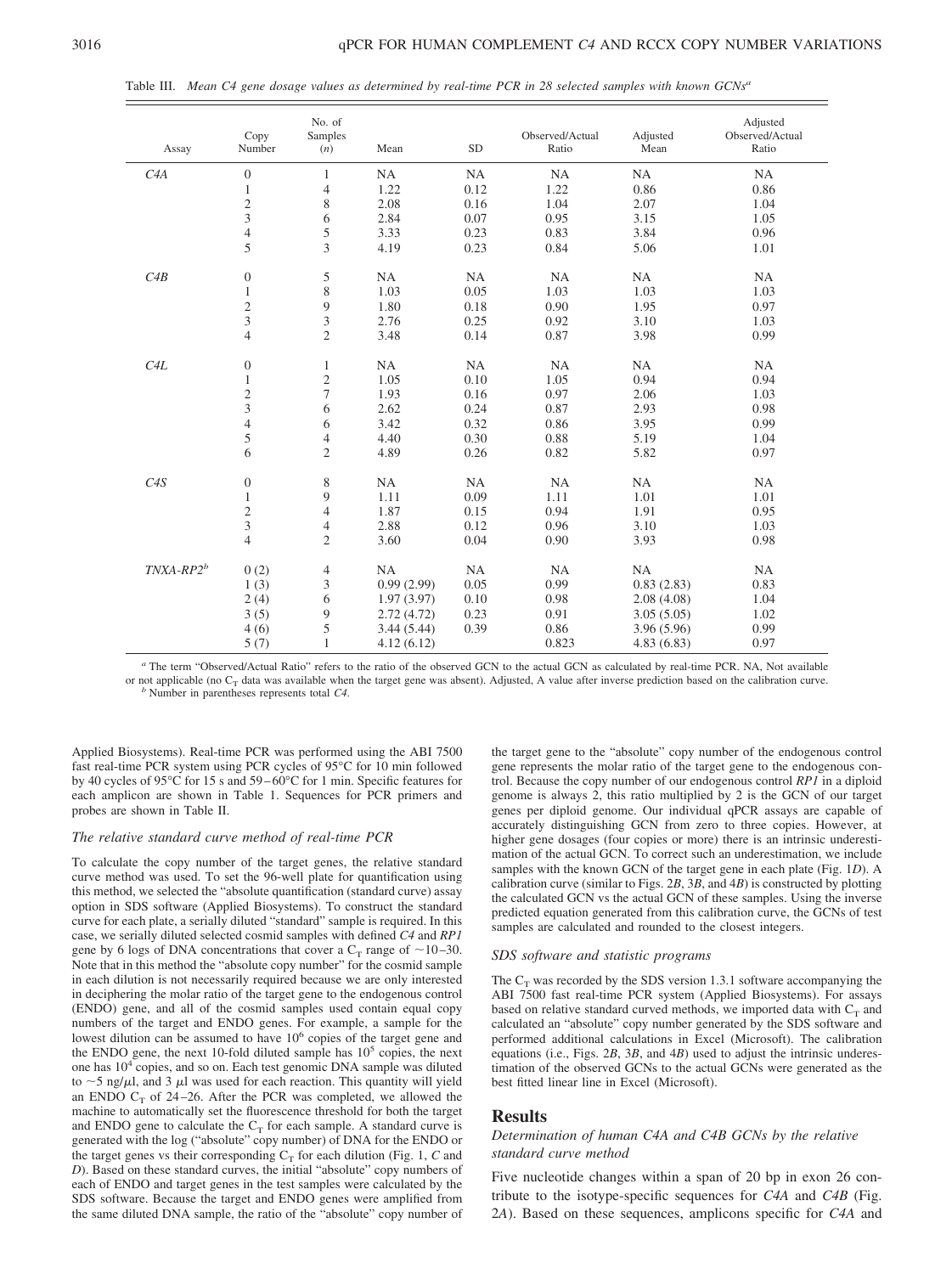A Amplicons and probe to amplify long C4 (C4L) and short C4 (C4S)



B Plots of C4L and C4S GCNs by qPCR against actual GCNs by Southern blots



**FIGURE 3.** Determination of GCNs for the long and short *C4* genes, *C4L* and *C4S*. *A*, Schematic diagram showing amplicons for *C4L* and *C4S*. Double-headed bars represent the TaqMan probes and the arrows depict PCR primers. The difference between a long *C4* gene and a short *C4* gene is the insertion of the endogenous retrovirus *HERV-K(C4*) into the intron 9 of the long *C4*. A common forward primer and a common TaqMan probe were used for both *C4L* and *C4S* amplifications, while a reverse primer annealed to the 3' LTR of the *HERV-K(C4*) was used for specific amplification of the long gene and a reverse primer spanning the putative insertion site of the endogenous retrovirus was used to amplify the short gene. *B*, Real-time PCR assay quantifying the copy numbers of *C4L* and *C4S* by the relative standard curve method. In each panel, representative results from the same 96-well microtiter plate with 28 selective samples from different *C4* GCN groups were presented. The mean and the SD of *C4* GCNs from multiple samples determined by real-time PCR were plotted against their actual GCNs. The linear equations generated were used to correct the underestimation of the observed GCNs determined by real-time PCR assay to give the best estimation of the samples with higher GCNs (see Table III).

*C4B* were designed. The GCNs (GCNs) of *C4A* and *C4B* are determined by independent assays. In each assay, a reverse primer (sequence showed in box) discriminately anchors to the isotypic sequence of *C4A* or *C4B* (Fig. 2*A*). In a typical reaction to interrogate the copy number of a target gene in a genomic DNA sample, there are two amplicons: one for an endogenous control gene and one for a target gene. The copy number of endogenous control gene is invariable, while the copy number of targets varies but can be deduced when its molar ratio to the endogenous control (ENDO) gene is known. In our assays, exon 4 of the *RP1* gene, a region that has no known sequence polymorphism or duplicated regions in the human genome, was used to design the ENDO amplicon.

The specificity of each primer set for *C4A* or *C4B* was tested and confirmed in reactions using genomic DNA samples that have both *C4A* and *C4B*, *C4A* only, and *C4B* only. To illustrate the accuracy of the quantification of *C4A* and *C4B* GCNs, we selected 28 human genomic DNA samples that had good representation of every GCN group for *C4A* or *C4B.* The GCNs of those samples were previously defined by *Pme*I-PFGE and genomic *Taq*I RFLP for the total

copy number of *C4* genes and by *Psh*AI/*Pvu*II RFLP for the relative copy numbers of *C4A* and *C4B* (20).

In Fig. 2*B*, the mean *C4A* and *C4B* GCNs from DNA samples determined by real-time PCR (i.e., observed copy number) were plotted against the actual copy number determined by Southern blot analyses. Values with SD are shown in Table III. For the *C4A* GCN, individuals with 0-5 copies per diploid genome have been identified, and the most common *C4A* GCN group is 2. As in most real-time PCR quantification assays, when the GCN of the target amplicon is 0, depending on where the fluorescence threshold is set an undetectable or very high threshold cycle number for the target (i.e., more than five cycles later than the  $C_T$  of ENDO) will be observed. These samples can be easily identified as a homozygous deficiency for that particular target gene. Using the relative standard curve method, the observed copy numbers for *C4A* GCN groups 1, 2, 3, 4, and 5 were 1.22  $\pm$  0.12, 2.08  $\pm$  0.16, 2.84  $\pm$ 0.07, 3.33  $\pm$  0.23, and 4.19  $\pm$  0.23, respectively. Therefore, the *C4A* assay can accurately distinguish among zero, one, two, and three copies of *C4A* genes. At the higher *C4A* GCN groups 4 and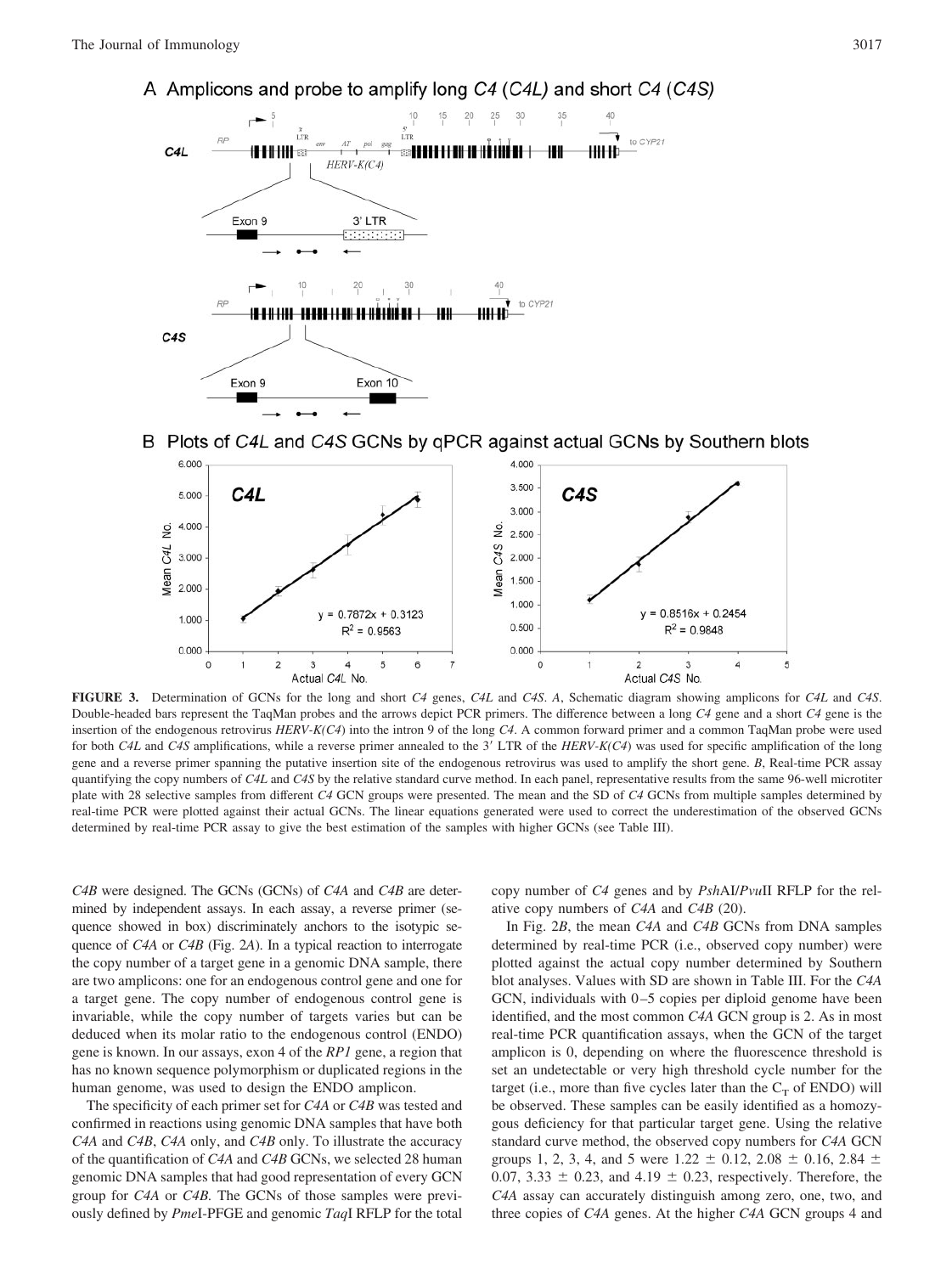## A Amplicon and probe to amplify intermodular region of RCCX

**FIGURE 4.** Determination of copy numbers of RCCX modules by elucidating the number of RCCX intermodular regions (*TNXA-RP2*). *A*, Schematic design of the amplification of the *TNXA-RP2* junction. Doubleheaded bars represent the TaqMan probes and arrows depict the PCR primers. *A*, *TNXA-RP2* (XA-RP2) specific amplicon employs a forward primer that amplifies *TNXA*, a reverse primer that amplifies the *RP2* gene, and a TaqMan probe that spans the breakpoint sequence for *TNXA* and *RP2*. In each MHC haplotype there is  $(n - 1)$  copy of *TNXA* and *RP2* where *n* is the number of RCCX modules or total *C4* genes. *B*, *XA-RP2* copy numbers quantified by real-time PCR assay using the relative standard curve method. The results presented are from 28 selective samples with various copy numbers of *XA-RP2*. The mean and the SD of GCNs from multiple samples determined by real-time PCR were plotted against their actual GCNs as determined by Southern blot analyses. The linear equation generated was used to correct underestimation at higher gene dosages (see Table III).







5, there is a tendency of underestimation as well as decreased resolution between the neighboring groups.

For *C4B* GCN, 0-4 copies per diploid genome have been observed and the most common GCN group is 2. In the current assay, the mean observed *C4B* copy numbers for GCN groups 1, 2, 3, and 4 were  $1.03 \pm 0.05$ ,  $1.80 \pm 0.18$ ,  $2.76 \pm 0.25$ , and  $3.48 \pm 0.14$ , respectively. Similar to the case for *C4A*, high accuracies are obtained for GCN groups 0, 1, 2, and 3, but an underestimation is present at a GCN equal to four.

To correct the intrinsic underestimation of the actual GCNs, especially for the higher end, a calibration curve is constructed by finding the best fitted line between the observed mean GCN against their actual GCN. A linear equation in the form of  $Y = mX + b$  with *Y* being the observed GCN and *X* being the actual GCN is produced. Using this equation, an inverse prediction equation is obtained with  $X' = (Y - b)/m$ . *X'* calculated by this method is adjusted for the underestimation seen in GCN above 2 and therefore more closely represents the actual GCNs. The adjusted mean based on this method that is listed in Table III showed improved estimation to the actual GCN with an overall observed to actual GCN quotient of  $>0.95$  for GCNs greater than one.

#### *Determining the copy numbers of C4L and C4S*

A human *C4* gene can either be a long gene of 21 kb or a short gene of 14.6 kb. The difference is due to the insertion of an endogenous retroviral element, *HERV-K*(*C4*), into intron 9 of a long *C4* gene. To selectively amplify a long gene or a short gene, we use the distinct sequences created by the insertion of *HERV-K*(*C4*). A common forward primer and a common TaqMan probe are used for both the *C4L* and the *C4S* assays (Fig. 3*A*). To selectively amplify the *C4L* gene, a reverse primer that anchors at the 3' long terminal repeat (LTR) of *HERV-K*(*C4*) is used. Because there is no insertion of *HERV-K(C4*) in a short *C4* gene, *C4S* is not amplified by this primer set. Likewise, for the specific amplification of C*4S* a reverse primer is designed to span the putative integration site that would have been the location of *HERV-K*(*C4*) in a long gene and, therefore, is incapable of amplifying the long *C4*. Both primer sets for *C4L* and *C4S* were tested and proven to be specific for their target genes by using genomic DNA samples with a long *C4* only and samples with a short *C4* only.

The GCN assays for long and short *C4* were performed in a similar manner as those for *C4A* and *C4B* by using the *RP1* exon 4 amplicon as an endogenous control. Copy numbers were calculated based on the relative standard curve method. The GCN of *C4L* observed in an individual ranges from 0 to 6, whereas the GCN of *C4S* ranges from 0 to 4. In the GCN assays of *C4L*, the observed mean copy numbers for GCN groups 1, 2, 3, 4, 5, and 6 are  $1.05 \pm 0.10$ ,  $1.93 \pm 0.16$ ,  $2.62 \pm 0.24$ ,  $3.42 \pm 0.32$ ,  $4.40 \pm 0.32$ 0.30, and 4.89  $\pm$  0.26, respectively. Accurate results are obtained for *C4L* GCNs 0, 1, 2 and 3, but those with 4, 5, and 6 are undervalued. After adjustments using the calibration curve (Fig. 3*B*), the GCN of *C4L* can be deduced with higher precision by using the ratio of adjusted observed value to actual value (adjusted observed/ actual ratio) of  $1.00 \pm 0.06$  for all GCN groups (Table III).

For the GCN assays of *C4S*, the observed mean copy numbers for GCN groups 1, 2, 3, and 4 are  $1.11 \pm 0.09$ ,  $1.87 \pm 0.15$ , 2.88  $\pm$  0.12, and 3.60  $\pm$  0.04, respectively. Along with the relatively smaller SD  $(< 8\%)$  and its smaller potential range  $(0 - 4$  copies), this assay worked with high resolution for all GCN groups. As in the *C4A*, *C4B*, and *C4L* assays, the effect of an intrinsic underestimation of the high GCN groups existed but is adjustable by using a calibration equation (Fig. 3*B* and Table III).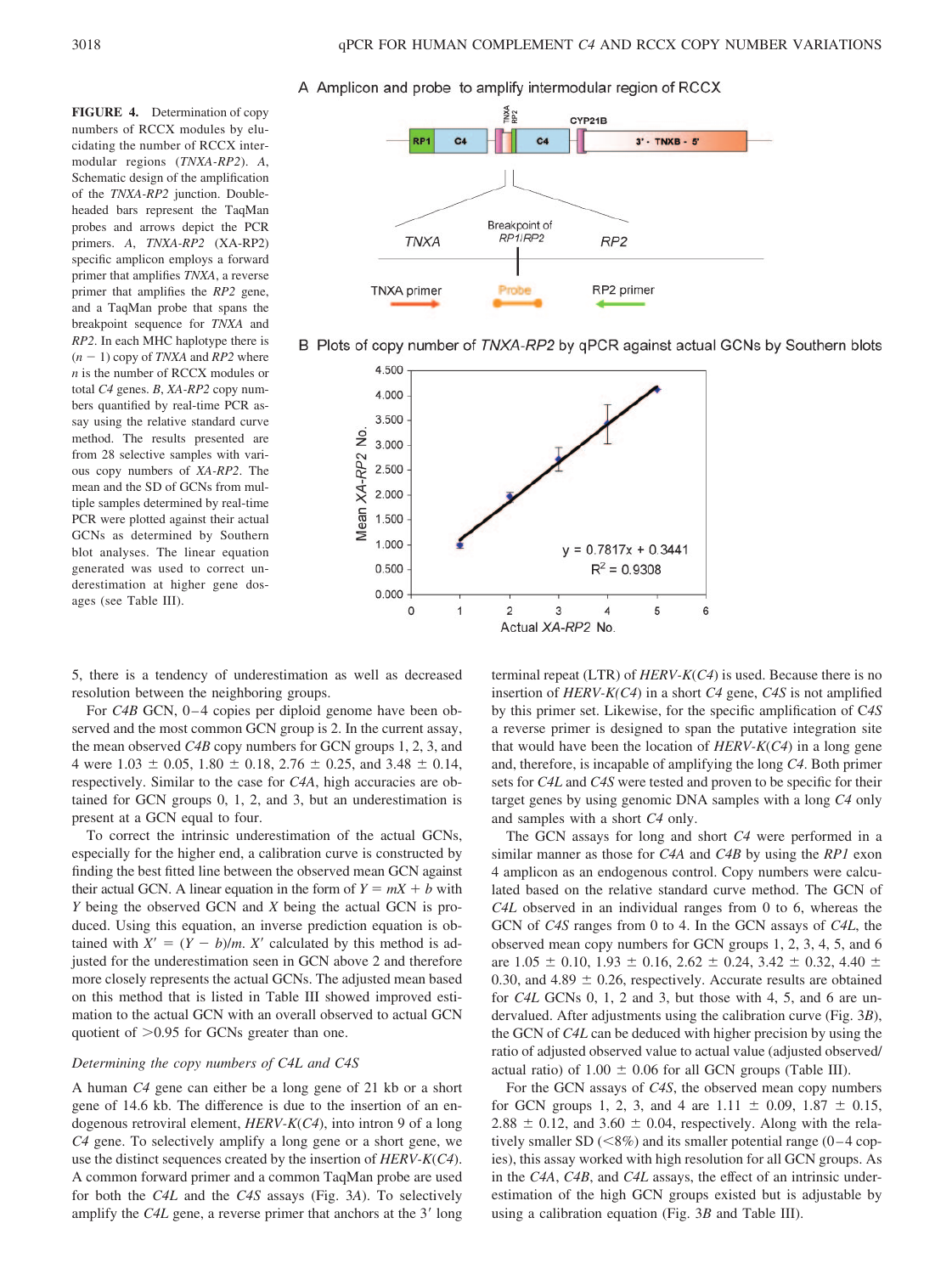$CAA:CAB$ 

#### A RCCX constituents and C4 length variants



 $2:0$  $2:2$  $2:2$  $2:0$ **FIGURE 5.** RFLP Southern analyses for copy numbers of RCCX modules and *C4A* and *C4B* genes in eight human cell lines. *A*, *Taq*I genomic RFLP reveals the configurations and numbers of long and short *C4* genes plus the copy numbers of the neighboring genes *CYP21A* and *CYP21B* and *TNXA* and *TNXB* in each cell line DNA. *B*, *Psh*AI-*Pvu*II genomic RFLP determines the ratio of *C4A* and *C4B* GCNs.

 $2:2$ 

 $2:1$ 

 $2:1$ 

 $0:2$ 

# *Quantifying the number of TNXA-RP2 junctions to corroborate the total number of C4 genes*

The GCN of total *C4* can be deduced separately by summing the copy numbers of *C4A* and *C4B* or the copy numbers of *C4L* and *C4S* from the same subject. Under conditions of experimental errors or a high copy number in *C4A*, *C4B*, *C4L*, or *C4S*, ambiguous results can be obtained. Therefore, we designed an independent assay to interrogate the GCN of total *C4* based on the unique structural feature of the RCCX modular variation. This assay specifically quantifies the junction of the *TNXA* and *RP2* genes in any duplicated RCCX module by using a *TNXA*-specific forward primer and a *RP2*-specific reverse primer and coupling with a TaqMan probe that spans the junction of *TNXA* and *RP2* (Fig. 4*A*). In a monomodular RCCX, *TNXA* and *RP2* are absent and hence there is no amplification of the amplicon for the *TNXA-RP2* junction. In a bimodular, a trimodular, or a quadrimodular RCCX, one, two, or three copies of *TNXA-RP2* junctions are present, respectively. A subject homozygous for monomodular RCCX with a total of two *C4* genes has no *TNXA-RP2* junction; a subject heterozygous for a monomodular and a bimodular RCCX with a total of three *C4* genes has one copy of the *TNXA*-*RP2* junction; a subject homozygous for bimodular RCCX with a total of four *C4* genes has two copies of the *TNXA*-*RP2* junction, and so on. Therefore, by using the characteristic modular duplication of RCCX we can quantify the total *C4* gene dosages independently by interrogating the copy number of *TNXA-RP2* junction(s). The relatively lower copy number of *TNXA-RP2* junctions improves the accuracy and resolution of subjects with high *C4* gene dosages as it brings down the copy number being interrogated by two. To date, individuals with 2–7 copies of *C4* genes have been identified. The *XA-RP2* junction copy number therefore ranges from 0 to 5. In the

|                  | Copy Numbers of C4 and RCCX Determined by<br>Genomic RFLP |     |     |     |                        |  |  |
|------------------|-----------------------------------------------------------|-----|-----|-----|------------------------|--|--|
| Sample           | C <sub>4</sub> A                                          | C4B | C4L | C4S | Total C4<br>$(XA-RP2)$ |  |  |
| C <sub>666</sub> | 2                                                         |     | 2   |     | 2(0)                   |  |  |
| Daudi            | 2                                                         |     | 2   |     | 3(1)                   |  |  |
| HeLa             |                                                           |     | 2   | 2   | 4(2)                   |  |  |
| HT29             | 2                                                         | ာ   | 3   |     | 4(2)                   |  |  |
| MOLT4            | 2                                                         | ↑   | 2   | 2   | 4(2)                   |  |  |
| NPC-HK1          | 2                                                         |     | 2   |     | 2(0)                   |  |  |
| T <sub>2</sub>   |                                                           | ∍   |     | 2   | 2(0)                   |  |  |
| U937             |                                                           |     |     |     |                        |  |  |

Copy Numbers of *C4* and RCCX Determined by Real-Time PCR

| Sample           | C <sub>4</sub> A | C4B      | C4L      | C4S      | Total C4<br>$(XA-RP2)$ |
|------------------|------------------|----------|----------|----------|------------------------|
| C666             | 1.97             | $\Omega$ | 1.99     | $\Omega$ | 2(0)                   |
| Daudi            | 1.66             | 1.25     | 2.24     | 1.29     | 3.29(1.29)             |
| HeLa             | 1.86             | 1.96     | 2.10     | 1.99     | 4.01(2.01)             |
| HT29             | 1.92             | 2.14     | 3.50     | 0.92     | 4.11(2.11)             |
| MOLT4            | 1.81             | 1.87     | 1.92     | 1.78     | 3.84(1.84)             |
| NPC-HK1          | 1.74             | $\Omega$ | 1.87     | $\Omega$ | 2(0)                   |
| T2               | 0                | 1.89     | $\Omega$ | 1.72     | 2(0)                   |
| U <sub>937</sub> | 1.83             | 1.30     | 2.95     | $\Omega$ | 3.19(1.19)             |

*TNXA-RP2* GCN assay the observed mean copy numbers for one, two, three, four, and five copies are  $0.99 \pm 0.05$ ,  $1.97 \pm 0.10$ ,  $2.72 \pm 0.23$ ,  $3.44 \pm 0.39$ , and  $4.12$  respectively. The respective observed vs actual GCN quotients were 0.99, 0.98, 0.91, 0.86, and 0.82. After adjusting for underestimations at higher GCN groups, the adjusted observed/actual GCN quotients improve to  $>0.98$  (for  $GCN > 1$ ). Using this assay in combination with the complementary *C4A* and *C4B* and *C4L* and *C4S* assays, we can consistently resolve the CNVs of *C4* and RCCX modules with a high degree of accuracy.

# *CNVs of C4 and RCCX modules in common cell lines by realtime PCR and genomic Southern blot analyses*

To facilitate the molecular genetic studies of the role of the *C4* gene CNV in human diseases, we characterize the CNVs of *C4A*, *C4B*, *C4L*, *C4S*, and RCCX in eight common cell lines that can be used to construct standard curves or as control samples to construct an internal calibration curve. The cell lines are the B lymphoid cell line Daudi, the T lymphoid cell line MOLT4, the monocyte cell line U937, the cervical carcinoma cell line HeLa, the intestine cell line HT29, the teratocarcinoma cell line T2, and the nasopharyngeal carcinoma cell lines C666 and NPC-HK1 (44). These cell lines were characterized by quantitative *C4* and *RCCX* real-time PCR assays, *Taq*I genomic RFLP, and *Psh*AI/*Pvu*II genomic RFLP (Fig. 5). The detailed *C4* gene copy numbers of these cell lines are listed in Table IV along with the observed *C4* GCNs obtained in the real-time PCR assays. The assignments for the copy numbers of *C4* genes and RCCX modules for these cell lines were based on the results from the real-time assays in which the results determined by the genomic Southern blots were not revealed until after the assignments were made. The results from the real-time PCR assays and the genomic Southern blot analyses were 100% congruent. Briefly, the *C4* GCNs 2, 3, and 4 are each represented by three cell lines in each group. These cell lines contain zero, one, or two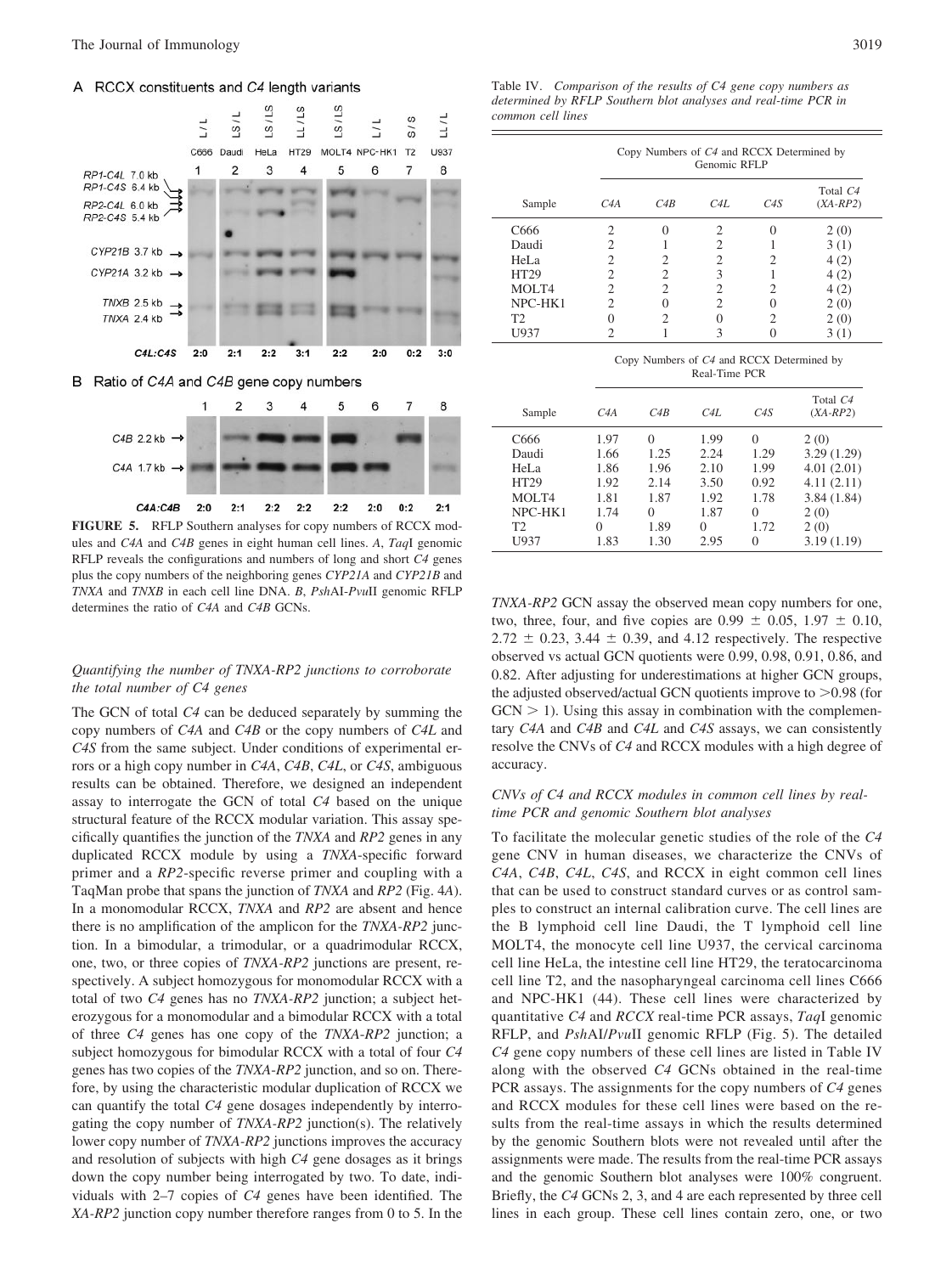| (Table continues)<br>0402<br>0402<br>020102<br>020102<br>020102<br>$\beta$<br>020102<br>0402<br>0402<br>0402<br>020102<br>020102<br>0402<br>0401<br>0402<br>0202<br>010101<br>1501<br>0101<br>020102<br>0401<br>0401<br>020102<br>0401<br>0402<br>1001<br>0402<br>0401<br>0301<br><b>DHO1</b><br>1601<br><b>DHO1</b><br>1701<br>0101<br>0401<br>0301<br>$\overline{\circ}$<br>0301<br>1001<br>1701<br>0401<br><b>DHO</b><br>0301<br><b>GHO</b><br>0103<br>0103<br>0103<br>0103<br>S<br>$\Omega$<br>$\overline{\phantom{0}}$<br>$\overline{0}$<br>020102<br>0103<br>0103<br>0103<br>0103<br>0103<br>0103<br>0103<br>0103<br>0201<br>0103<br>020101<br>020101<br>$\overline{\circ}$<br>$\overline{0}$<br>$\overline{\circ}$<br>5 5<br>$\overline{\circ}$<br>$\overline{\circ}$<br>$\overline{\circ}$<br>$\overline{\circ}$<br>$\overline{\circ}$<br>5<br>ᇹ<br>$\overline{\circ}$<br>020101<br>0201<br>$\overline{\circ}$<br>0301<br>ට<br>0402<br>0603<br>0604<br>0302<br>0502<br>0402<br>0202<br>0302<br>0302<br>0302<br>0603<br>0302<br>0302<br>0402<br>0402<br>030302<br>0302<br>0602<br>0503<br>0301<br>0301<br>0501<br>0201<br>0201<br>0201<br>0301<br>0301<br>0301<br>0201<br>0301<br>0201<br>0301<br>0501<br>0301<br>0301<br>030302<br>0201<br>0201<br>0102<br>$\mathfrak{S}$<br>0104<br>0503<br>0503<br>DRB5* DQA1*<br>$\mathfrak{S}$<br>0103<br>0103<br>0102<br>0102<br>05013<br>030101<br>$\mathfrak{S}$<br>0501<br>$\mathfrak{S}$<br>0201<br>050103<br>0302<br>$\mathfrak{S}$<br>0301<br>S<br>0101<br>050101<br>0201<br>0401<br>0401<br>0501<br>0501<br>0401<br>0501<br>0101<br>0201<br>0401<br>050101<br>0201<br>010201<br>0201<br>0201<br>0201<br>0501<br>0501<br>0202<br>0101<br>0103102N<br>0103<br>0103<br>0103<br>0101<br>0101<br>0101<br>01030101<br>0101<br>0101<br>0101<br>0101<br>0101<br>0101<br>0101<br>0202<br>0202<br>0202<br>0202<br>0202<br>0301<br>0202<br>0202<br>0202<br>0101<br>0101<br>0202<br>0101<br>020201<br>0101<br>0101<br>1302<br>1402<br>1602<br>1102<br>1103<br>$\frac{6}{1}$<br>090102<br>1402<br>0404<br>1102<br>0404<br>1503<br>$\degree$<br>0301<br>1101<br>1201<br>0801<br>0301<br>0407<br>1301<br>0401<br>0101<br>070101<br>1101<br>0701<br>0801<br>1401<br>0101<br>0701<br>0701<br>110401<br>1601<br>0401<br>0401<br>0701<br>0701<br>080201<br>080201<br>1101<br>0301<br>0701<br>0401<br>040101<br>LL-AAB<br>LLL-ABB<br>LLL-ABB<br>LLL-ABB<br>T-AA<br>LL-AB<br>$LL-AB$<br>$LL-AB$<br>LL-AB<br>$LL-AB$<br>LL-AB<br>$LL-AB$<br>$LL-AB$<br>$LL-AB$<br>$LL-AB$<br>$LL-AB$<br>LL-AB<br>L-AA<br>LS-AB<br>$LS-AB$<br>$LS-AB$<br>$LS-AB$<br>$LS-AB$<br>$LS-AB$<br>LS-AB<br>$LS-AB$<br>LS-AB<br>LS-AB<br>LS-AB<br>LS-AB<br>LS-AB<br>$-$ S-AB<br>LS-AB<br>LS-AB<br>LS-AB<br>SS-AB<br>$\mathbb{B}$<br>گ<br>د<br>$\widetilde{L}$<br>$\tilde{\mathcal{L}}$<br>$\mathbb{L}^B$<br>$S-B$<br>Ŀ<br>$\mathcal{C}^{\mathcal{A}}$<br>$\circ$<br>aaaaaaaa<br>4<br>७<br>↤<br>↤<br>ᆉ<br>C <sub>4</sub> S<br>$\circ \circ \circ$<br>$O$ $N$ $N$<br>$\circ$<br>$\circ$<br>aaaaaaaaaaaaaaa<br>$\circ$<br>$\circ$<br>$\circ$<br>$\sim$<br>C4A C4B C4L<br>aaaaaaoo<br>$\circ$<br>७<br>₹<br>₹<br>↽<br>0000000<br>$\circ$<br>$\circ$<br>00000000000000000000000000000<br>N N<br>4<br>₹<br>aaaaoooo<br>$\sim$<br>$\sim$<br>$\sim$<br>$\sim$<br>$\sim$<br>$\sim$<br>$\sim$<br>$\sim$ $\sim$<br>$\mathbf{\Omega}$<br>$\sim$<br>$\sim$<br>$\sim$<br>$\sim$<br>$\sim$<br>$\begin{array}{c} \n 0 & \n 0 & \n \end{array}$<br>$\sim$ $\sim$<br><b>ANNA</b><br>$\sim$ $\sim$<br>$\sim$ $\sim$<br>0702<br>4402<br>270502<br>270502<br>0702<br>0702<br>302<br>302<br>402<br>$4001$<br>$4101$<br>$4402$<br>$4701$<br>$3501$<br>$440301$<br>501<br>3502<br>3508<br>3801<br>501<br>501<br>$\begin{array}{l} 4901 \\ 5101 \\ 5301 \\ 5701 \\ 502 \\ 5802 \end{array}$<br>501<br>510101<br>501<br>4001<br>801<br>440301<br>801<br>1501<br>510101<br>801<br>3501<br>0801<br>1401<br>4001<br>801<br>0801<br>0602<br>0702<br>0702<br>0304<br>0102<br>020202<br>0702<br>0602<br>0602<br>0802<br>0102<br>0102<br>0701<br>0303<br>0303<br>1502<br>0401<br>0802<br>1502<br>1203<br>0304<br>020202<br>0304<br>0102<br>0602<br>0401<br>1601<br>0304<br>1203<br>0501<br>0701<br>1701<br>0501<br>0701<br>0401<br>0602<br>1601<br>0304<br>0501<br>0701<br>0401<br>0401<br>0501<br>0701<br>2902<br>310102<br>0217<br>0217<br>0204<br>2301<br>0301<br>0201<br>0101<br>2402<br>2402<br>6802<br>1101<br>0301<br>0201<br>3101<br>3101<br>0201<br>0101<br>$0201$<br>$0101$<br>0201<br>0201<br>0101<br>0201<br>3201<br>0201<br>3201<br>0201<br>0301<br>$\begin{matrix} 501 \\ 300 \\ 300 \\ 301 \\ 500 \\ 100 \\ 0 \end{matrix}$<br>2501<br>0201<br>2902<br>0201<br>0101<br>3101<br>2601<br>44.2<br>4<br>4<br>18.2<br>$\frac{8.1}{8.1}$<br>35.3<br>44.3<br>$\frac{13.1}{13.1}$<br>57.1<br>$\overline{5}1.1$<br>47.1<br>CALOGERO<br>SPACHECO<br>31227 ABO<br>WT100BIS<br>MADURA<br><b>BOLETH</b><br><b>AMALA</b><br>PITOUT<br>MT14B<br><b>JBUSH</b><br>HHKB<br><b>VAVY</b><br>JThom<br><b>ARBO</b><br><b>AMAI</b><br>SAVC<br>IBW9<br>WT47<br>WT24<br>LBUF<br><b>BM16</b><br>FPAF<br><b>BM14</b><br>BM15<br><b>BM92</b><br>WT51<br><b>JHAF</b><br>DHIF<br><b>BM21</b><br>NOU<br>DBB<br><b>BSM</b><br>DKB<br>BM9<br>COX<br><b>IVM</b><br>TISI<br>LBF<br>RML<br>PLH<br><b>SPL</b><br><b>SPO</b><br>LZL<br>ОBL<br>9039<br>9006<br>9050<br>9029<br>9030<br>9099<br>9016<br>9096<br>9010<br>9068<br>9065<br>9049<br>9040<br>9069<br>9061<br>9064<br>9004<br>9052<br>9102<br>9020<br>9031<br>9063<br>9048<br>9047<br>9023<br>9072<br>9105<br>9035<br>9098<br>9084<br>9034<br>9101<br>9038<br>9043<br>9036<br>9092<br>9051<br>9022<br>9032<br>9104<br>9015<br>9033<br>9042<br>9075<br>Monomodular<br>Trimodular<br>Bimodular | <b>RCCX</b> | Ě           | Probable |             |        |   |  | Total |            |       |         |       |  |          |          |         |
|-------------------------------------------------------------------------------------------------------------------------------------------------------------------------------------------------------------------------------------------------------------------------------------------------------------------------------------------------------------------------------------------------------------------------------------------------------------------------------------------------------------------------------------------------------------------------------------------------------------------------------------------------------------------------------------------------------------------------------------------------------------------------------------------------------------------------------------------------------------------------------------------------------------------------------------------------------------------------------------------------------------------------------------------------------------------------------------------------------------------------------------------------------------------------------------------------------------------------------------------------------------------------------------------------------------------------------------------------------------------------------------------------------------------------------------------------------------------------------------------------------------------------------------------------------------------------------------------------------------------------------------------------------------------------------------------------------------------------------------------------------------------------------------------------------------------------------------------------------------------------------------------------------------------------------------------------------------------------------------------------------------------------------------------------------------------------------------------------------------------------------------------------------------------------------------------------------------------------------------------------------------------------------------------------------------------------------------------------------------------------------------------------------------------------------------------------------------------------------------------------------------------------------------------------------------------------------------------------------------------------------------------------------------------------------------------------------------------------------------------------------------------------------------------------------------------------------------------------------------------------------------------------------------------------------------------------------------------------------------------------------------------------------------------------------------------------------------------------------------------------------------------------------------------------------------------------------------------------------------------------------------------------------------------------------------------------------------------------------------------------------------------------------------------------------------------------------------------------------------------------------------------------------------------------------------------------------------------------------------------------------------------------------------------------------------------------------------------------------------------------------------------------------------------------------------------------------------------------------------------------------------------------------------------------------------------------------------------------------------------------------------------------------------------------------------------------------------------------------------------------------------------------------------------------------------------------------------------------------------------------------------------------------------------------------------------------------------------------------------------------------------------------------------------------------------------------------------------------------------------------------------------------------------------------------------------------------------------------------------------------------------------------------------------------------------------------------------------------------------------------------------------------------------------------------------------------------------------------------------------------------------------------------------------------------------------------------------------------------------------------------------------------------------------------------------------------------------------------------------------------------------------------------------------------------------------------------------------------------------------------------------------------------------------------------------------------------------------------------------------------------------------------------------------------------------------------------------------------------------------------------------------------------------------------------------------------------------------------------------------------------------------------------------------------------------------------|-------------|-------------|----------|-------------|--------|---|--|-------|------------|-------|---------|-------|--|----------|----------|---------|
|                                                                                                                                                                                                                                                                                                                                                                                                                                                                                                                                                                                                                                                                                                                                                                                                                                                                                                                                                                                                                                                                                                                                                                                                                                                                                                                                                                                                                                                                                                                                                                                                                                                                                                                                                                                                                                                                                                                                                                                                                                                                                                                                                                                                                                                                                                                                                                                                                                                                                                                                                                                                                                                                                                                                                                                                                                                                                                                                                                                                                                                                                                                                                                                                                                                                                                                                                                                                                                                                                                                                                                                                                                                                                                                                                                                                                                                                                                                                                                                                                                                                                                                                                                                                                                                                                                                                                                                                                                                                                                                                                                                                                                                                                                                                                                                                                                                                                                                                                                                                                                                                                                                                                                                                                                                                                                                                                                                                                                                                                                                                                                                                                                                                                                 | haplotypes  | Name<br>Σò, | AH       | $\Lambda^*$ | $Cw^*$ | ₩ |  |       | $RCCX-C4b$ | DRBI* | $DRB3*$ | DRB4* |  | $DQBI^*$ | $DPAI^*$ | $DPB1*$ |
|                                                                                                                                                                                                                                                                                                                                                                                                                                                                                                                                                                                                                                                                                                                                                                                                                                                                                                                                                                                                                                                                                                                                                                                                                                                                                                                                                                                                                                                                                                                                                                                                                                                                                                                                                                                                                                                                                                                                                                                                                                                                                                                                                                                                                                                                                                                                                                                                                                                                                                                                                                                                                                                                                                                                                                                                                                                                                                                                                                                                                                                                                                                                                                                                                                                                                                                                                                                                                                                                                                                                                                                                                                                                                                                                                                                                                                                                                                                                                                                                                                                                                                                                                                                                                                                                                                                                                                                                                                                                                                                                                                                                                                                                                                                                                                                                                                                                                                                                                                                                                                                                                                                                                                                                                                                                                                                                                                                                                                                                                                                                                                                                                                                                                                 |             |             |          |             |        |   |  |       |            |       |         |       |  |          |          |         |
|                                                                                                                                                                                                                                                                                                                                                                                                                                                                                                                                                                                                                                                                                                                                                                                                                                                                                                                                                                                                                                                                                                                                                                                                                                                                                                                                                                                                                                                                                                                                                                                                                                                                                                                                                                                                                                                                                                                                                                                                                                                                                                                                                                                                                                                                                                                                                                                                                                                                                                                                                                                                                                                                                                                                                                                                                                                                                                                                                                                                                                                                                                                                                                                                                                                                                                                                                                                                                                                                                                                                                                                                                                                                                                                                                                                                                                                                                                                                                                                                                                                                                                                                                                                                                                                                                                                                                                                                                                                                                                                                                                                                                                                                                                                                                                                                                                                                                                                                                                                                                                                                                                                                                                                                                                                                                                                                                                                                                                                                                                                                                                                                                                                                                                 |             |             |          |             |        |   |  |       |            |       |         |       |  |          |          |         |
|                                                                                                                                                                                                                                                                                                                                                                                                                                                                                                                                                                                                                                                                                                                                                                                                                                                                                                                                                                                                                                                                                                                                                                                                                                                                                                                                                                                                                                                                                                                                                                                                                                                                                                                                                                                                                                                                                                                                                                                                                                                                                                                                                                                                                                                                                                                                                                                                                                                                                                                                                                                                                                                                                                                                                                                                                                                                                                                                                                                                                                                                                                                                                                                                                                                                                                                                                                                                                                                                                                                                                                                                                                                                                                                                                                                                                                                                                                                                                                                                                                                                                                                                                                                                                                                                                                                                                                                                                                                                                                                                                                                                                                                                                                                                                                                                                                                                                                                                                                                                                                                                                                                                                                                                                                                                                                                                                                                                                                                                                                                                                                                                                                                                                                 |             |             |          |             |        |   |  |       |            |       |         |       |  |          |          |         |
|                                                                                                                                                                                                                                                                                                                                                                                                                                                                                                                                                                                                                                                                                                                                                                                                                                                                                                                                                                                                                                                                                                                                                                                                                                                                                                                                                                                                                                                                                                                                                                                                                                                                                                                                                                                                                                                                                                                                                                                                                                                                                                                                                                                                                                                                                                                                                                                                                                                                                                                                                                                                                                                                                                                                                                                                                                                                                                                                                                                                                                                                                                                                                                                                                                                                                                                                                                                                                                                                                                                                                                                                                                                                                                                                                                                                                                                                                                                                                                                                                                                                                                                                                                                                                                                                                                                                                                                                                                                                                                                                                                                                                                                                                                                                                                                                                                                                                                                                                                                                                                                                                                                                                                                                                                                                                                                                                                                                                                                                                                                                                                                                                                                                                                 |             |             |          |             |        |   |  |       |            |       |         |       |  |          |          |         |
|                                                                                                                                                                                                                                                                                                                                                                                                                                                                                                                                                                                                                                                                                                                                                                                                                                                                                                                                                                                                                                                                                                                                                                                                                                                                                                                                                                                                                                                                                                                                                                                                                                                                                                                                                                                                                                                                                                                                                                                                                                                                                                                                                                                                                                                                                                                                                                                                                                                                                                                                                                                                                                                                                                                                                                                                                                                                                                                                                                                                                                                                                                                                                                                                                                                                                                                                                                                                                                                                                                                                                                                                                                                                                                                                                                                                                                                                                                                                                                                                                                                                                                                                                                                                                                                                                                                                                                                                                                                                                                                                                                                                                                                                                                                                                                                                                                                                                                                                                                                                                                                                                                                                                                                                                                                                                                                                                                                                                                                                                                                                                                                                                                                                                                 |             |             |          |             |        |   |  |       |            |       |         |       |  |          |          |         |
|                                                                                                                                                                                                                                                                                                                                                                                                                                                                                                                                                                                                                                                                                                                                                                                                                                                                                                                                                                                                                                                                                                                                                                                                                                                                                                                                                                                                                                                                                                                                                                                                                                                                                                                                                                                                                                                                                                                                                                                                                                                                                                                                                                                                                                                                                                                                                                                                                                                                                                                                                                                                                                                                                                                                                                                                                                                                                                                                                                                                                                                                                                                                                                                                                                                                                                                                                                                                                                                                                                                                                                                                                                                                                                                                                                                                                                                                                                                                                                                                                                                                                                                                                                                                                                                                                                                                                                                                                                                                                                                                                                                                                                                                                                                                                                                                                                                                                                                                                                                                                                                                                                                                                                                                                                                                                                                                                                                                                                                                                                                                                                                                                                                                                                 |             |             |          |             |        |   |  |       |            |       |         |       |  |          |          |         |
|                                                                                                                                                                                                                                                                                                                                                                                                                                                                                                                                                                                                                                                                                                                                                                                                                                                                                                                                                                                                                                                                                                                                                                                                                                                                                                                                                                                                                                                                                                                                                                                                                                                                                                                                                                                                                                                                                                                                                                                                                                                                                                                                                                                                                                                                                                                                                                                                                                                                                                                                                                                                                                                                                                                                                                                                                                                                                                                                                                                                                                                                                                                                                                                                                                                                                                                                                                                                                                                                                                                                                                                                                                                                                                                                                                                                                                                                                                                                                                                                                                                                                                                                                                                                                                                                                                                                                                                                                                                                                                                                                                                                                                                                                                                                                                                                                                                                                                                                                                                                                                                                                                                                                                                                                                                                                                                                                                                                                                                                                                                                                                                                                                                                                                 |             |             |          |             |        |   |  |       |            |       |         |       |  |          |          |         |
|                                                                                                                                                                                                                                                                                                                                                                                                                                                                                                                                                                                                                                                                                                                                                                                                                                                                                                                                                                                                                                                                                                                                                                                                                                                                                                                                                                                                                                                                                                                                                                                                                                                                                                                                                                                                                                                                                                                                                                                                                                                                                                                                                                                                                                                                                                                                                                                                                                                                                                                                                                                                                                                                                                                                                                                                                                                                                                                                                                                                                                                                                                                                                                                                                                                                                                                                                                                                                                                                                                                                                                                                                                                                                                                                                                                                                                                                                                                                                                                                                                                                                                                                                                                                                                                                                                                                                                                                                                                                                                                                                                                                                                                                                                                                                                                                                                                                                                                                                                                                                                                                                                                                                                                                                                                                                                                                                                                                                                                                                                                                                                                                                                                                                                 |             |             |          |             |        |   |  |       |            |       |         |       |  |          |          |         |
|                                                                                                                                                                                                                                                                                                                                                                                                                                                                                                                                                                                                                                                                                                                                                                                                                                                                                                                                                                                                                                                                                                                                                                                                                                                                                                                                                                                                                                                                                                                                                                                                                                                                                                                                                                                                                                                                                                                                                                                                                                                                                                                                                                                                                                                                                                                                                                                                                                                                                                                                                                                                                                                                                                                                                                                                                                                                                                                                                                                                                                                                                                                                                                                                                                                                                                                                                                                                                                                                                                                                                                                                                                                                                                                                                                                                                                                                                                                                                                                                                                                                                                                                                                                                                                                                                                                                                                                                                                                                                                                                                                                                                                                                                                                                                                                                                                                                                                                                                                                                                                                                                                                                                                                                                                                                                                                                                                                                                                                                                                                                                                                                                                                                                                 |             |             |          |             |        |   |  |       |            |       |         |       |  |          |          |         |
|                                                                                                                                                                                                                                                                                                                                                                                                                                                                                                                                                                                                                                                                                                                                                                                                                                                                                                                                                                                                                                                                                                                                                                                                                                                                                                                                                                                                                                                                                                                                                                                                                                                                                                                                                                                                                                                                                                                                                                                                                                                                                                                                                                                                                                                                                                                                                                                                                                                                                                                                                                                                                                                                                                                                                                                                                                                                                                                                                                                                                                                                                                                                                                                                                                                                                                                                                                                                                                                                                                                                                                                                                                                                                                                                                                                                                                                                                                                                                                                                                                                                                                                                                                                                                                                                                                                                                                                                                                                                                                                                                                                                                                                                                                                                                                                                                                                                                                                                                                                                                                                                                                                                                                                                                                                                                                                                                                                                                                                                                                                                                                                                                                                                                                 |             |             |          |             |        |   |  |       |            |       |         |       |  |          |          |         |
|                                                                                                                                                                                                                                                                                                                                                                                                                                                                                                                                                                                                                                                                                                                                                                                                                                                                                                                                                                                                                                                                                                                                                                                                                                                                                                                                                                                                                                                                                                                                                                                                                                                                                                                                                                                                                                                                                                                                                                                                                                                                                                                                                                                                                                                                                                                                                                                                                                                                                                                                                                                                                                                                                                                                                                                                                                                                                                                                                                                                                                                                                                                                                                                                                                                                                                                                                                                                                                                                                                                                                                                                                                                                                                                                                                                                                                                                                                                                                                                                                                                                                                                                                                                                                                                                                                                                                                                                                                                                                                                                                                                                                                                                                                                                                                                                                                                                                                                                                                                                                                                                                                                                                                                                                                                                                                                                                                                                                                                                                                                                                                                                                                                                                                 |             |             |          |             |        |   |  |       |            |       |         |       |  |          |          |         |
|                                                                                                                                                                                                                                                                                                                                                                                                                                                                                                                                                                                                                                                                                                                                                                                                                                                                                                                                                                                                                                                                                                                                                                                                                                                                                                                                                                                                                                                                                                                                                                                                                                                                                                                                                                                                                                                                                                                                                                                                                                                                                                                                                                                                                                                                                                                                                                                                                                                                                                                                                                                                                                                                                                                                                                                                                                                                                                                                                                                                                                                                                                                                                                                                                                                                                                                                                                                                                                                                                                                                                                                                                                                                                                                                                                                                                                                                                                                                                                                                                                                                                                                                                                                                                                                                                                                                                                                                                                                                                                                                                                                                                                                                                                                                                                                                                                                                                                                                                                                                                                                                                                                                                                                                                                                                                                                                                                                                                                                                                                                                                                                                                                                                                                 |             |             |          |             |        |   |  |       |            |       |         |       |  |          |          |         |
|                                                                                                                                                                                                                                                                                                                                                                                                                                                                                                                                                                                                                                                                                                                                                                                                                                                                                                                                                                                                                                                                                                                                                                                                                                                                                                                                                                                                                                                                                                                                                                                                                                                                                                                                                                                                                                                                                                                                                                                                                                                                                                                                                                                                                                                                                                                                                                                                                                                                                                                                                                                                                                                                                                                                                                                                                                                                                                                                                                                                                                                                                                                                                                                                                                                                                                                                                                                                                                                                                                                                                                                                                                                                                                                                                                                                                                                                                                                                                                                                                                                                                                                                                                                                                                                                                                                                                                                                                                                                                                                                                                                                                                                                                                                                                                                                                                                                                                                                                                                                                                                                                                                                                                                                                                                                                                                                                                                                                                                                                                                                                                                                                                                                                                 |             |             |          |             |        |   |  |       |            |       |         |       |  |          |          |         |
|                                                                                                                                                                                                                                                                                                                                                                                                                                                                                                                                                                                                                                                                                                                                                                                                                                                                                                                                                                                                                                                                                                                                                                                                                                                                                                                                                                                                                                                                                                                                                                                                                                                                                                                                                                                                                                                                                                                                                                                                                                                                                                                                                                                                                                                                                                                                                                                                                                                                                                                                                                                                                                                                                                                                                                                                                                                                                                                                                                                                                                                                                                                                                                                                                                                                                                                                                                                                                                                                                                                                                                                                                                                                                                                                                                                                                                                                                                                                                                                                                                                                                                                                                                                                                                                                                                                                                                                                                                                                                                                                                                                                                                                                                                                                                                                                                                                                                                                                                                                                                                                                                                                                                                                                                                                                                                                                                                                                                                                                                                                                                                                                                                                                                                 |             |             |          |             |        |   |  |       |            |       |         |       |  |          |          |         |
|                                                                                                                                                                                                                                                                                                                                                                                                                                                                                                                                                                                                                                                                                                                                                                                                                                                                                                                                                                                                                                                                                                                                                                                                                                                                                                                                                                                                                                                                                                                                                                                                                                                                                                                                                                                                                                                                                                                                                                                                                                                                                                                                                                                                                                                                                                                                                                                                                                                                                                                                                                                                                                                                                                                                                                                                                                                                                                                                                                                                                                                                                                                                                                                                                                                                                                                                                                                                                                                                                                                                                                                                                                                                                                                                                                                                                                                                                                                                                                                                                                                                                                                                                                                                                                                                                                                                                                                                                                                                                                                                                                                                                                                                                                                                                                                                                                                                                                                                                                                                                                                                                                                                                                                                                                                                                                                                                                                                                                                                                                                                                                                                                                                                                                 |             |             |          |             |        |   |  |       |            |       |         |       |  |          |          |         |
|                                                                                                                                                                                                                                                                                                                                                                                                                                                                                                                                                                                                                                                                                                                                                                                                                                                                                                                                                                                                                                                                                                                                                                                                                                                                                                                                                                                                                                                                                                                                                                                                                                                                                                                                                                                                                                                                                                                                                                                                                                                                                                                                                                                                                                                                                                                                                                                                                                                                                                                                                                                                                                                                                                                                                                                                                                                                                                                                                                                                                                                                                                                                                                                                                                                                                                                                                                                                                                                                                                                                                                                                                                                                                                                                                                                                                                                                                                                                                                                                                                                                                                                                                                                                                                                                                                                                                                                                                                                                                                                                                                                                                                                                                                                                                                                                                                                                                                                                                                                                                                                                                                                                                                                                                                                                                                                                                                                                                                                                                                                                                                                                                                                                                                 |             |             |          |             |        |   |  |       |            |       |         |       |  |          |          |         |
|                                                                                                                                                                                                                                                                                                                                                                                                                                                                                                                                                                                                                                                                                                                                                                                                                                                                                                                                                                                                                                                                                                                                                                                                                                                                                                                                                                                                                                                                                                                                                                                                                                                                                                                                                                                                                                                                                                                                                                                                                                                                                                                                                                                                                                                                                                                                                                                                                                                                                                                                                                                                                                                                                                                                                                                                                                                                                                                                                                                                                                                                                                                                                                                                                                                                                                                                                                                                                                                                                                                                                                                                                                                                                                                                                                                                                                                                                                                                                                                                                                                                                                                                                                                                                                                                                                                                                                                                                                                                                                                                                                                                                                                                                                                                                                                                                                                                                                                                                                                                                                                                                                                                                                                                                                                                                                                                                                                                                                                                                                                                                                                                                                                                                                 |             |             |          |             |        |   |  |       |            |       |         |       |  |          |          |         |
|                                                                                                                                                                                                                                                                                                                                                                                                                                                                                                                                                                                                                                                                                                                                                                                                                                                                                                                                                                                                                                                                                                                                                                                                                                                                                                                                                                                                                                                                                                                                                                                                                                                                                                                                                                                                                                                                                                                                                                                                                                                                                                                                                                                                                                                                                                                                                                                                                                                                                                                                                                                                                                                                                                                                                                                                                                                                                                                                                                                                                                                                                                                                                                                                                                                                                                                                                                                                                                                                                                                                                                                                                                                                                                                                                                                                                                                                                                                                                                                                                                                                                                                                                                                                                                                                                                                                                                                                                                                                                                                                                                                                                                                                                                                                                                                                                                                                                                                                                                                                                                                                                                                                                                                                                                                                                                                                                                                                                                                                                                                                                                                                                                                                                                 |             |             |          |             |        |   |  |       |            |       |         |       |  |          |          |         |
|                                                                                                                                                                                                                                                                                                                                                                                                                                                                                                                                                                                                                                                                                                                                                                                                                                                                                                                                                                                                                                                                                                                                                                                                                                                                                                                                                                                                                                                                                                                                                                                                                                                                                                                                                                                                                                                                                                                                                                                                                                                                                                                                                                                                                                                                                                                                                                                                                                                                                                                                                                                                                                                                                                                                                                                                                                                                                                                                                                                                                                                                                                                                                                                                                                                                                                                                                                                                                                                                                                                                                                                                                                                                                                                                                                                                                                                                                                                                                                                                                                                                                                                                                                                                                                                                                                                                                                                                                                                                                                                                                                                                                                                                                                                                                                                                                                                                                                                                                                                                                                                                                                                                                                                                                                                                                                                                                                                                                                                                                                                                                                                                                                                                                                 |             |             |          |             |        |   |  |       |            |       |         |       |  |          |          |         |
|                                                                                                                                                                                                                                                                                                                                                                                                                                                                                                                                                                                                                                                                                                                                                                                                                                                                                                                                                                                                                                                                                                                                                                                                                                                                                                                                                                                                                                                                                                                                                                                                                                                                                                                                                                                                                                                                                                                                                                                                                                                                                                                                                                                                                                                                                                                                                                                                                                                                                                                                                                                                                                                                                                                                                                                                                                                                                                                                                                                                                                                                                                                                                                                                                                                                                                                                                                                                                                                                                                                                                                                                                                                                                                                                                                                                                                                                                                                                                                                                                                                                                                                                                                                                                                                                                                                                                                                                                                                                                                                                                                                                                                                                                                                                                                                                                                                                                                                                                                                                                                                                                                                                                                                                                                                                                                                                                                                                                                                                                                                                                                                                                                                                                                 |             |             |          |             |        |   |  |       |            |       |         |       |  |          |          |         |
|                                                                                                                                                                                                                                                                                                                                                                                                                                                                                                                                                                                                                                                                                                                                                                                                                                                                                                                                                                                                                                                                                                                                                                                                                                                                                                                                                                                                                                                                                                                                                                                                                                                                                                                                                                                                                                                                                                                                                                                                                                                                                                                                                                                                                                                                                                                                                                                                                                                                                                                                                                                                                                                                                                                                                                                                                                                                                                                                                                                                                                                                                                                                                                                                                                                                                                                                                                                                                                                                                                                                                                                                                                                                                                                                                                                                                                                                                                                                                                                                                                                                                                                                                                                                                                                                                                                                                                                                                                                                                                                                                                                                                                                                                                                                                                                                                                                                                                                                                                                                                                                                                                                                                                                                                                                                                                                                                                                                                                                                                                                                                                                                                                                                                                 |             |             |          |             |        |   |  |       |            |       |         |       |  |          |          |         |
|                                                                                                                                                                                                                                                                                                                                                                                                                                                                                                                                                                                                                                                                                                                                                                                                                                                                                                                                                                                                                                                                                                                                                                                                                                                                                                                                                                                                                                                                                                                                                                                                                                                                                                                                                                                                                                                                                                                                                                                                                                                                                                                                                                                                                                                                                                                                                                                                                                                                                                                                                                                                                                                                                                                                                                                                                                                                                                                                                                                                                                                                                                                                                                                                                                                                                                                                                                                                                                                                                                                                                                                                                                                                                                                                                                                                                                                                                                                                                                                                                                                                                                                                                                                                                                                                                                                                                                                                                                                                                                                                                                                                                                                                                                                                                                                                                                                                                                                                                                                                                                                                                                                                                                                                                                                                                                                                                                                                                                                                                                                                                                                                                                                                                                 |             |             |          |             |        |   |  |       |            |       |         |       |  |          |          |         |
|                                                                                                                                                                                                                                                                                                                                                                                                                                                                                                                                                                                                                                                                                                                                                                                                                                                                                                                                                                                                                                                                                                                                                                                                                                                                                                                                                                                                                                                                                                                                                                                                                                                                                                                                                                                                                                                                                                                                                                                                                                                                                                                                                                                                                                                                                                                                                                                                                                                                                                                                                                                                                                                                                                                                                                                                                                                                                                                                                                                                                                                                                                                                                                                                                                                                                                                                                                                                                                                                                                                                                                                                                                                                                                                                                                                                                                                                                                                                                                                                                                                                                                                                                                                                                                                                                                                                                                                                                                                                                                                                                                                                                                                                                                                                                                                                                                                                                                                                                                                                                                                                                                                                                                                                                                                                                                                                                                                                                                                                                                                                                                                                                                                                                                 |             |             |          |             |        |   |  |       |            |       |         |       |  |          |          |         |
|                                                                                                                                                                                                                                                                                                                                                                                                                                                                                                                                                                                                                                                                                                                                                                                                                                                                                                                                                                                                                                                                                                                                                                                                                                                                                                                                                                                                                                                                                                                                                                                                                                                                                                                                                                                                                                                                                                                                                                                                                                                                                                                                                                                                                                                                                                                                                                                                                                                                                                                                                                                                                                                                                                                                                                                                                                                                                                                                                                                                                                                                                                                                                                                                                                                                                                                                                                                                                                                                                                                                                                                                                                                                                                                                                                                                                                                                                                                                                                                                                                                                                                                                                                                                                                                                                                                                                                                                                                                                                                                                                                                                                                                                                                                                                                                                                                                                                                                                                                                                                                                                                                                                                                                                                                                                                                                                                                                                                                                                                                                                                                                                                                                                                                 |             |             |          |             |        |   |  |       |            |       |         |       |  |          |          |         |
|                                                                                                                                                                                                                                                                                                                                                                                                                                                                                                                                                                                                                                                                                                                                                                                                                                                                                                                                                                                                                                                                                                                                                                                                                                                                                                                                                                                                                                                                                                                                                                                                                                                                                                                                                                                                                                                                                                                                                                                                                                                                                                                                                                                                                                                                                                                                                                                                                                                                                                                                                                                                                                                                                                                                                                                                                                                                                                                                                                                                                                                                                                                                                                                                                                                                                                                                                                                                                                                                                                                                                                                                                                                                                                                                                                                                                                                                                                                                                                                                                                                                                                                                                                                                                                                                                                                                                                                                                                                                                                                                                                                                                                                                                                                                                                                                                                                                                                                                                                                                                                                                                                                                                                                                                                                                                                                                                                                                                                                                                                                                                                                                                                                                                                 |             |             |          |             |        |   |  |       |            |       |         |       |  |          |          |         |
|                                                                                                                                                                                                                                                                                                                                                                                                                                                                                                                                                                                                                                                                                                                                                                                                                                                                                                                                                                                                                                                                                                                                                                                                                                                                                                                                                                                                                                                                                                                                                                                                                                                                                                                                                                                                                                                                                                                                                                                                                                                                                                                                                                                                                                                                                                                                                                                                                                                                                                                                                                                                                                                                                                                                                                                                                                                                                                                                                                                                                                                                                                                                                                                                                                                                                                                                                                                                                                                                                                                                                                                                                                                                                                                                                                                                                                                                                                                                                                                                                                                                                                                                                                                                                                                                                                                                                                                                                                                                                                                                                                                                                                                                                                                                                                                                                                                                                                                                                                                                                                                                                                                                                                                                                                                                                                                                                                                                                                                                                                                                                                                                                                                                                                 |             |             |          |             |        |   |  |       |            |       |         |       |  |          |          |         |
|                                                                                                                                                                                                                                                                                                                                                                                                                                                                                                                                                                                                                                                                                                                                                                                                                                                                                                                                                                                                                                                                                                                                                                                                                                                                                                                                                                                                                                                                                                                                                                                                                                                                                                                                                                                                                                                                                                                                                                                                                                                                                                                                                                                                                                                                                                                                                                                                                                                                                                                                                                                                                                                                                                                                                                                                                                                                                                                                                                                                                                                                                                                                                                                                                                                                                                                                                                                                                                                                                                                                                                                                                                                                                                                                                                                                                                                                                                                                                                                                                                                                                                                                                                                                                                                                                                                                                                                                                                                                                                                                                                                                                                                                                                                                                                                                                                                                                                                                                                                                                                                                                                                                                                                                                                                                                                                                                                                                                                                                                                                                                                                                                                                                                                 |             |             |          |             |        |   |  |       |            |       |         |       |  |          |          |         |
|                                                                                                                                                                                                                                                                                                                                                                                                                                                                                                                                                                                                                                                                                                                                                                                                                                                                                                                                                                                                                                                                                                                                                                                                                                                                                                                                                                                                                                                                                                                                                                                                                                                                                                                                                                                                                                                                                                                                                                                                                                                                                                                                                                                                                                                                                                                                                                                                                                                                                                                                                                                                                                                                                                                                                                                                                                                                                                                                                                                                                                                                                                                                                                                                                                                                                                                                                                                                                                                                                                                                                                                                                                                                                                                                                                                                                                                                                                                                                                                                                                                                                                                                                                                                                                                                                                                                                                                                                                                                                                                                                                                                                                                                                                                                                                                                                                                                                                                                                                                                                                                                                                                                                                                                                                                                                                                                                                                                                                                                                                                                                                                                                                                                                                 |             |             |          |             |        |   |  |       |            |       |         |       |  |          |          |         |
|                                                                                                                                                                                                                                                                                                                                                                                                                                                                                                                                                                                                                                                                                                                                                                                                                                                                                                                                                                                                                                                                                                                                                                                                                                                                                                                                                                                                                                                                                                                                                                                                                                                                                                                                                                                                                                                                                                                                                                                                                                                                                                                                                                                                                                                                                                                                                                                                                                                                                                                                                                                                                                                                                                                                                                                                                                                                                                                                                                                                                                                                                                                                                                                                                                                                                                                                                                                                                                                                                                                                                                                                                                                                                                                                                                                                                                                                                                                                                                                                                                                                                                                                                                                                                                                                                                                                                                                                                                                                                                                                                                                                                                                                                                                                                                                                                                                                                                                                                                                                                                                                                                                                                                                                                                                                                                                                                                                                                                                                                                                                                                                                                                                                                                 |             |             |          |             |        |   |  |       |            |       |         |       |  |          |          |         |
|                                                                                                                                                                                                                                                                                                                                                                                                                                                                                                                                                                                                                                                                                                                                                                                                                                                                                                                                                                                                                                                                                                                                                                                                                                                                                                                                                                                                                                                                                                                                                                                                                                                                                                                                                                                                                                                                                                                                                                                                                                                                                                                                                                                                                                                                                                                                                                                                                                                                                                                                                                                                                                                                                                                                                                                                                                                                                                                                                                                                                                                                                                                                                                                                                                                                                                                                                                                                                                                                                                                                                                                                                                                                                                                                                                                                                                                                                                                                                                                                                                                                                                                                                                                                                                                                                                                                                                                                                                                                                                                                                                                                                                                                                                                                                                                                                                                                                                                                                                                                                                                                                                                                                                                                                                                                                                                                                                                                                                                                                                                                                                                                                                                                                                 |             |             |          |             |        |   |  |       |            |       |         |       |  |          |          |         |
|                                                                                                                                                                                                                                                                                                                                                                                                                                                                                                                                                                                                                                                                                                                                                                                                                                                                                                                                                                                                                                                                                                                                                                                                                                                                                                                                                                                                                                                                                                                                                                                                                                                                                                                                                                                                                                                                                                                                                                                                                                                                                                                                                                                                                                                                                                                                                                                                                                                                                                                                                                                                                                                                                                                                                                                                                                                                                                                                                                                                                                                                                                                                                                                                                                                                                                                                                                                                                                                                                                                                                                                                                                                                                                                                                                                                                                                                                                                                                                                                                                                                                                                                                                                                                                                                                                                                                                                                                                                                                                                                                                                                                                                                                                                                                                                                                                                                                                                                                                                                                                                                                                                                                                                                                                                                                                                                                                                                                                                                                                                                                                                                                                                                                                 |             |             |          |             |        |   |  |       |            |       |         |       |  |          |          |         |
|                                                                                                                                                                                                                                                                                                                                                                                                                                                                                                                                                                                                                                                                                                                                                                                                                                                                                                                                                                                                                                                                                                                                                                                                                                                                                                                                                                                                                                                                                                                                                                                                                                                                                                                                                                                                                                                                                                                                                                                                                                                                                                                                                                                                                                                                                                                                                                                                                                                                                                                                                                                                                                                                                                                                                                                                                                                                                                                                                                                                                                                                                                                                                                                                                                                                                                                                                                                                                                                                                                                                                                                                                                                                                                                                                                                                                                                                                                                                                                                                                                                                                                                                                                                                                                                                                                                                                                                                                                                                                                                                                                                                                                                                                                                                                                                                                                                                                                                                                                                                                                                                                                                                                                                                                                                                                                                                                                                                                                                                                                                                                                                                                                                                                                 |             |             |          |             |        |   |  |       |            |       |         |       |  |          |          |         |
|                                                                                                                                                                                                                                                                                                                                                                                                                                                                                                                                                                                                                                                                                                                                                                                                                                                                                                                                                                                                                                                                                                                                                                                                                                                                                                                                                                                                                                                                                                                                                                                                                                                                                                                                                                                                                                                                                                                                                                                                                                                                                                                                                                                                                                                                                                                                                                                                                                                                                                                                                                                                                                                                                                                                                                                                                                                                                                                                                                                                                                                                                                                                                                                                                                                                                                                                                                                                                                                                                                                                                                                                                                                                                                                                                                                                                                                                                                                                                                                                                                                                                                                                                                                                                                                                                                                                                                                                                                                                                                                                                                                                                                                                                                                                                                                                                                                                                                                                                                                                                                                                                                                                                                                                                                                                                                                                                                                                                                                                                                                                                                                                                                                                                                 |             |             |          |             |        |   |  |       |            |       |         |       |  |          |          |         |
|                                                                                                                                                                                                                                                                                                                                                                                                                                                                                                                                                                                                                                                                                                                                                                                                                                                                                                                                                                                                                                                                                                                                                                                                                                                                                                                                                                                                                                                                                                                                                                                                                                                                                                                                                                                                                                                                                                                                                                                                                                                                                                                                                                                                                                                                                                                                                                                                                                                                                                                                                                                                                                                                                                                                                                                                                                                                                                                                                                                                                                                                                                                                                                                                                                                                                                                                                                                                                                                                                                                                                                                                                                                                                                                                                                                                                                                                                                                                                                                                                                                                                                                                                                                                                                                                                                                                                                                                                                                                                                                                                                                                                                                                                                                                                                                                                                                                                                                                                                                                                                                                                                                                                                                                                                                                                                                                                                                                                                                                                                                                                                                                                                                                                                 |             |             |          |             |        |   |  |       |            |       |         |       |  |          |          |         |
|                                                                                                                                                                                                                                                                                                                                                                                                                                                                                                                                                                                                                                                                                                                                                                                                                                                                                                                                                                                                                                                                                                                                                                                                                                                                                                                                                                                                                                                                                                                                                                                                                                                                                                                                                                                                                                                                                                                                                                                                                                                                                                                                                                                                                                                                                                                                                                                                                                                                                                                                                                                                                                                                                                                                                                                                                                                                                                                                                                                                                                                                                                                                                                                                                                                                                                                                                                                                                                                                                                                                                                                                                                                                                                                                                                                                                                                                                                                                                                                                                                                                                                                                                                                                                                                                                                                                                                                                                                                                                                                                                                                                                                                                                                                                                                                                                                                                                                                                                                                                                                                                                                                                                                                                                                                                                                                                                                                                                                                                                                                                                                                                                                                                                                 |             |             |          |             |        |   |  |       |            |       |         |       |  |          |          |         |
|                                                                                                                                                                                                                                                                                                                                                                                                                                                                                                                                                                                                                                                                                                                                                                                                                                                                                                                                                                                                                                                                                                                                                                                                                                                                                                                                                                                                                                                                                                                                                                                                                                                                                                                                                                                                                                                                                                                                                                                                                                                                                                                                                                                                                                                                                                                                                                                                                                                                                                                                                                                                                                                                                                                                                                                                                                                                                                                                                                                                                                                                                                                                                                                                                                                                                                                                                                                                                                                                                                                                                                                                                                                                                                                                                                                                                                                                                                                                                                                                                                                                                                                                                                                                                                                                                                                                                                                                                                                                                                                                                                                                                                                                                                                                                                                                                                                                                                                                                                                                                                                                                                                                                                                                                                                                                                                                                                                                                                                                                                                                                                                                                                                                                                 |             |             |          |             |        |   |  |       |            |       |         |       |  |          |          |         |
|                                                                                                                                                                                                                                                                                                                                                                                                                                                                                                                                                                                                                                                                                                                                                                                                                                                                                                                                                                                                                                                                                                                                                                                                                                                                                                                                                                                                                                                                                                                                                                                                                                                                                                                                                                                                                                                                                                                                                                                                                                                                                                                                                                                                                                                                                                                                                                                                                                                                                                                                                                                                                                                                                                                                                                                                                                                                                                                                                                                                                                                                                                                                                                                                                                                                                                                                                                                                                                                                                                                                                                                                                                                                                                                                                                                                                                                                                                                                                                                                                                                                                                                                                                                                                                                                                                                                                                                                                                                                                                                                                                                                                                                                                                                                                                                                                                                                                                                                                                                                                                                                                                                                                                                                                                                                                                                                                                                                                                                                                                                                                                                                                                                                                                 |             |             |          |             |        |   |  |       |            |       |         |       |  |          |          |         |
|                                                                                                                                                                                                                                                                                                                                                                                                                                                                                                                                                                                                                                                                                                                                                                                                                                                                                                                                                                                                                                                                                                                                                                                                                                                                                                                                                                                                                                                                                                                                                                                                                                                                                                                                                                                                                                                                                                                                                                                                                                                                                                                                                                                                                                                                                                                                                                                                                                                                                                                                                                                                                                                                                                                                                                                                                                                                                                                                                                                                                                                                                                                                                                                                                                                                                                                                                                                                                                                                                                                                                                                                                                                                                                                                                                                                                                                                                                                                                                                                                                                                                                                                                                                                                                                                                                                                                                                                                                                                                                                                                                                                                                                                                                                                                                                                                                                                                                                                                                                                                                                                                                                                                                                                                                                                                                                                                                                                                                                                                                                                                                                                                                                                                                 |             |             |          |             |        |   |  |       |            |       |         |       |  |          |          |         |
|                                                                                                                                                                                                                                                                                                                                                                                                                                                                                                                                                                                                                                                                                                                                                                                                                                                                                                                                                                                                                                                                                                                                                                                                                                                                                                                                                                                                                                                                                                                                                                                                                                                                                                                                                                                                                                                                                                                                                                                                                                                                                                                                                                                                                                                                                                                                                                                                                                                                                                                                                                                                                                                                                                                                                                                                                                                                                                                                                                                                                                                                                                                                                                                                                                                                                                                                                                                                                                                                                                                                                                                                                                                                                                                                                                                                                                                                                                                                                                                                                                                                                                                                                                                                                                                                                                                                                                                                                                                                                                                                                                                                                                                                                                                                                                                                                                                                                                                                                                                                                                                                                                                                                                                                                                                                                                                                                                                                                                                                                                                                                                                                                                                                                                 |             |             |          |             |        |   |  |       |            |       |         |       |  |          |          |         |
|                                                                                                                                                                                                                                                                                                                                                                                                                                                                                                                                                                                                                                                                                                                                                                                                                                                                                                                                                                                                                                                                                                                                                                                                                                                                                                                                                                                                                                                                                                                                                                                                                                                                                                                                                                                                                                                                                                                                                                                                                                                                                                                                                                                                                                                                                                                                                                                                                                                                                                                                                                                                                                                                                                                                                                                                                                                                                                                                                                                                                                                                                                                                                                                                                                                                                                                                                                                                                                                                                                                                                                                                                                                                                                                                                                                                                                                                                                                                                                                                                                                                                                                                                                                                                                                                                                                                                                                                                                                                                                                                                                                                                                                                                                                                                                                                                                                                                                                                                                                                                                                                                                                                                                                                                                                                                                                                                                                                                                                                                                                                                                                                                                                                                                 |             |             |          |             |        |   |  |       |            |       |         |       |  |          |          |         |
|                                                                                                                                                                                                                                                                                                                                                                                                                                                                                                                                                                                                                                                                                                                                                                                                                                                                                                                                                                                                                                                                                                                                                                                                                                                                                                                                                                                                                                                                                                                                                                                                                                                                                                                                                                                                                                                                                                                                                                                                                                                                                                                                                                                                                                                                                                                                                                                                                                                                                                                                                                                                                                                                                                                                                                                                                                                                                                                                                                                                                                                                                                                                                                                                                                                                                                                                                                                                                                                                                                                                                                                                                                                                                                                                                                                                                                                                                                                                                                                                                                                                                                                                                                                                                                                                                                                                                                                                                                                                                                                                                                                                                                                                                                                                                                                                                                                                                                                                                                                                                                                                                                                                                                                                                                                                                                                                                                                                                                                                                                                                                                                                                                                                                                 |             |             |          |             |        |   |  |       |            |       |         |       |  |          |          |         |
|                                                                                                                                                                                                                                                                                                                                                                                                                                                                                                                                                                                                                                                                                                                                                                                                                                                                                                                                                                                                                                                                                                                                                                                                                                                                                                                                                                                                                                                                                                                                                                                                                                                                                                                                                                                                                                                                                                                                                                                                                                                                                                                                                                                                                                                                                                                                                                                                                                                                                                                                                                                                                                                                                                                                                                                                                                                                                                                                                                                                                                                                                                                                                                                                                                                                                                                                                                                                                                                                                                                                                                                                                                                                                                                                                                                                                                                                                                                                                                                                                                                                                                                                                                                                                                                                                                                                                                                                                                                                                                                                                                                                                                                                                                                                                                                                                                                                                                                                                                                                                                                                                                                                                                                                                                                                                                                                                                                                                                                                                                                                                                                                                                                                                                 |             |             |          |             |        |   |  |       |            |       |         |       |  |          |          |         |
|                                                                                                                                                                                                                                                                                                                                                                                                                                                                                                                                                                                                                                                                                                                                                                                                                                                                                                                                                                                                                                                                                                                                                                                                                                                                                                                                                                                                                                                                                                                                                                                                                                                                                                                                                                                                                                                                                                                                                                                                                                                                                                                                                                                                                                                                                                                                                                                                                                                                                                                                                                                                                                                                                                                                                                                                                                                                                                                                                                                                                                                                                                                                                                                                                                                                                                                                                                                                                                                                                                                                                                                                                                                                                                                                                                                                                                                                                                                                                                                                                                                                                                                                                                                                                                                                                                                                                                                                                                                                                                                                                                                                                                                                                                                                                                                                                                                                                                                                                                                                                                                                                                                                                                                                                                                                                                                                                                                                                                                                                                                                                                                                                                                                                                 |             |             |          |             |        |   |  |       |            |       |         |       |  |          |          |         |
|                                                                                                                                                                                                                                                                                                                                                                                                                                                                                                                                                                                                                                                                                                                                                                                                                                                                                                                                                                                                                                                                                                                                                                                                                                                                                                                                                                                                                                                                                                                                                                                                                                                                                                                                                                                                                                                                                                                                                                                                                                                                                                                                                                                                                                                                                                                                                                                                                                                                                                                                                                                                                                                                                                                                                                                                                                                                                                                                                                                                                                                                                                                                                                                                                                                                                                                                                                                                                                                                                                                                                                                                                                                                                                                                                                                                                                                                                                                                                                                                                                                                                                                                                                                                                                                                                                                                                                                                                                                                                                                                                                                                                                                                                                                                                                                                                                                                                                                                                                                                                                                                                                                                                                                                                                                                                                                                                                                                                                                                                                                                                                                                                                                                                                 |             |             |          |             |        |   |  |       |            |       |         |       |  |          |          |         |
|                                                                                                                                                                                                                                                                                                                                                                                                                                                                                                                                                                                                                                                                                                                                                                                                                                                                                                                                                                                                                                                                                                                                                                                                                                                                                                                                                                                                                                                                                                                                                                                                                                                                                                                                                                                                                                                                                                                                                                                                                                                                                                                                                                                                                                                                                                                                                                                                                                                                                                                                                                                                                                                                                                                                                                                                                                                                                                                                                                                                                                                                                                                                                                                                                                                                                                                                                                                                                                                                                                                                                                                                                                                                                                                                                                                                                                                                                                                                                                                                                                                                                                                                                                                                                                                                                                                                                                                                                                                                                                                                                                                                                                                                                                                                                                                                                                                                                                                                                                                                                                                                                                                                                                                                                                                                                                                                                                                                                                                                                                                                                                                                                                                                                                 |             |             |          |             |        |   |  |       |            |       |         |       |  |          |          |         |
|                                                                                                                                                                                                                                                                                                                                                                                                                                                                                                                                                                                                                                                                                                                                                                                                                                                                                                                                                                                                                                                                                                                                                                                                                                                                                                                                                                                                                                                                                                                                                                                                                                                                                                                                                                                                                                                                                                                                                                                                                                                                                                                                                                                                                                                                                                                                                                                                                                                                                                                                                                                                                                                                                                                                                                                                                                                                                                                                                                                                                                                                                                                                                                                                                                                                                                                                                                                                                                                                                                                                                                                                                                                                                                                                                                                                                                                                                                                                                                                                                                                                                                                                                                                                                                                                                                                                                                                                                                                                                                                                                                                                                                                                                                                                                                                                                                                                                                                                                                                                                                                                                                                                                                                                                                                                                                                                                                                                                                                                                                                                                                                                                                                                                                 |             |             |          |             |        |   |  |       |            |       |         |       |  |          |          |         |
|                                                                                                                                                                                                                                                                                                                                                                                                                                                                                                                                                                                                                                                                                                                                                                                                                                                                                                                                                                                                                                                                                                                                                                                                                                                                                                                                                                                                                                                                                                                                                                                                                                                                                                                                                                                                                                                                                                                                                                                                                                                                                                                                                                                                                                                                                                                                                                                                                                                                                                                                                                                                                                                                                                                                                                                                                                                                                                                                                                                                                                                                                                                                                                                                                                                                                                                                                                                                                                                                                                                                                                                                                                                                                                                                                                                                                                                                                                                                                                                                                                                                                                                                                                                                                                                                                                                                                                                                                                                                                                                                                                                                                                                                                                                                                                                                                                                                                                                                                                                                                                                                                                                                                                                                                                                                                                                                                                                                                                                                                                                                                                                                                                                                                                 |             |             |          |             |        |   |  |       |            |       |         |       |  |          |          |         |

Table V. CNVs of complement C4A, C4B, C4L, C4S, and RCCX modules in IHWG consanguineous panela Table V.  $CNs$  of complement C4A, C4B, C4S, and RCCX modules in HFWG consanguineous panel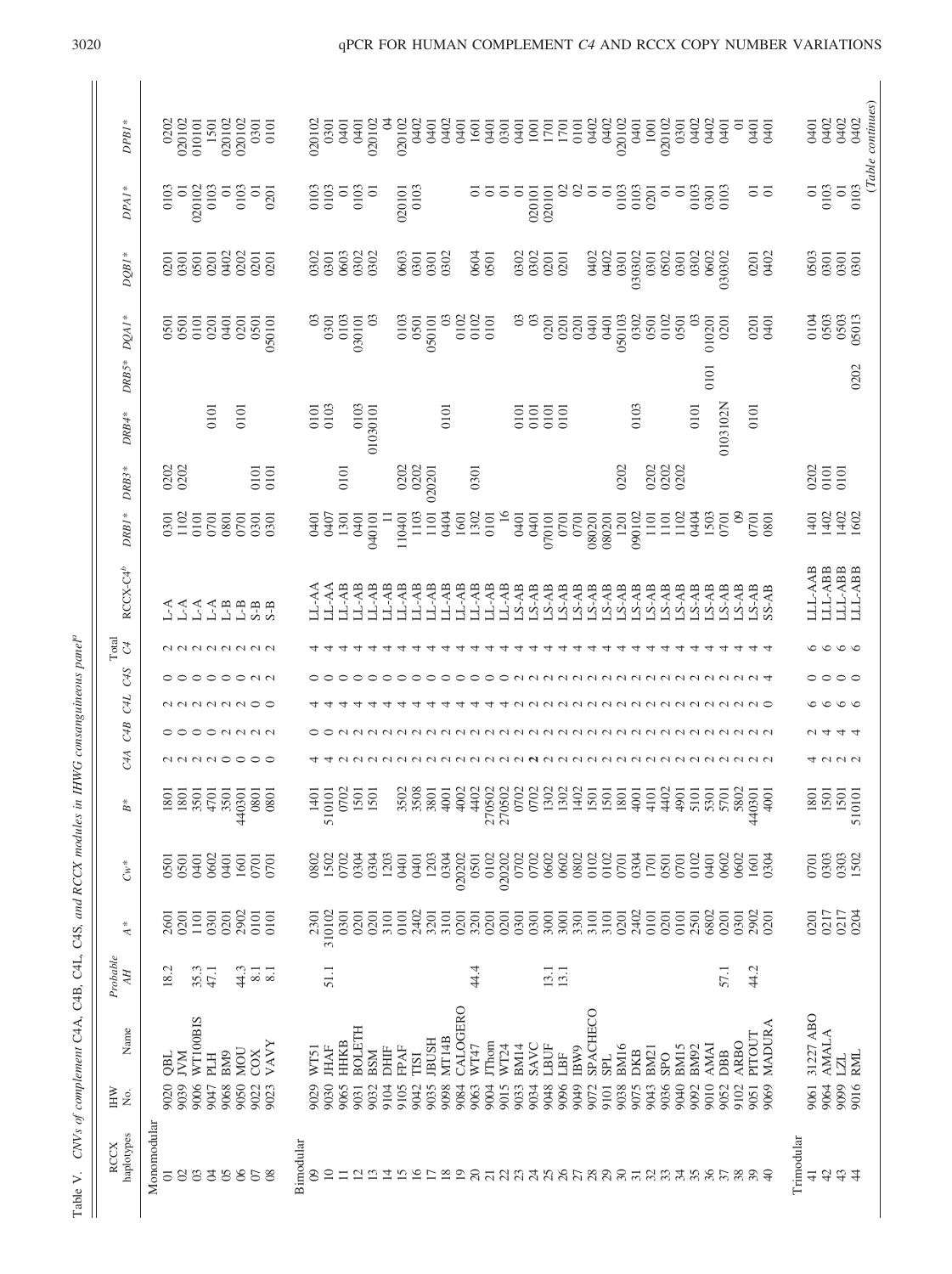| haplotypes<br><b>RCCX</b>                                                                                                                                                               | HW<br>Σó | Name             | Probable<br>AH | $\stackrel{*}{\prec}$ | $\tilde{G}^*$   | $B^*$  |                          |                |               | Total                                 | C4A C4B C4L C4S C4 RCCX-C4 <sup>b</sup> DRB1* DRB3* DRB4* DRB5* DQA1* |      |      |      |      | $DQBI*$                               | $DPAI^*$           | $DPBI*$                          |
|-----------------------------------------------------------------------------------------------------------------------------------------------------------------------------------------|----------|------------------|----------------|-----------------------|-----------------|--------|--------------------------|----------------|---------------|---------------------------------------|-----------------------------------------------------------------------|------|------|------|------|---------------------------------------|--------------------|----------------------------------|
| Ouadrimodular<br>45                                                                                                                                                                     | 9060     | <b>CB6B</b>      |                | 0101                  | 0303            | 1501   | $\overline{a}$           | $\overline{a}$ | $6\quad$      |                                       | 8 LLLS-AABB 1301                                                      |      | 0202 |      | 0103 | 0603                                  | 020201             | 1901                             |
| Heterozygous<br>$\frac{4}{6}$                                                                                                                                                           | 9062     | <b>WDV</b>       |                | 0201                  | 1203            | 3801   | $\overline{\mathcal{C}}$ | $\mathcal{L}$  | 4             |                                       |                                                                       | 1301 | 0101 |      | 0103 | 0603                                  | $\overline{\circ}$ |                                  |
| 47                                                                                                                                                                                      | 9044     | <b>BRIP</b>      |                | 2402                  | 0701, 1504 1517 | 5101   | $\sim$                   |                |               |                                       |                                                                       | 1101 | 0202 |      | 0501 | 0301                                  |                    | 020102;<br>0401<br>0201;<br>0402 |
| $^{48}$                                                                                                                                                                                 | 9017     | WT8              | 7.1?           | 0301                  | 0702            | 0702   |                          |                |               | 11-48<br>11-48<br>11-48<br>11-48      |                                                                       | 1501 |      |      |      |                                       |                    |                                  |
| $\frac{4}{9}$                                                                                                                                                                           | 9005     | HOM <sub>2</sub> |                | 0301                  | 0102            | 270502 |                          |                |               |                                       | LLS-AAB                                                               | 0101 |      |      | 0101 | 0501                                  | $\overline{\circ}$ | 0401                             |
| $50\,$                                                                                                                                                                                  |          | 9106 MANIKA      |                | 0301                  | 0602            | 5001   | $\overline{\mathcal{C}}$ |                | $\mathcal{L}$ | $L S - AB$<br>$L S S - A BB$<br>LS-AB |                                                                       | 0701 |      | 0101 |      | 0201 0201; 030302 01; 0201 0401; 1301 |                    |                                  |
| 1990年12月12日,在2012年12月12日,在1990年12月22日,1990年12月20日,1990年12月12日,1990年12月20日,1990年12月20日,1990年12月20日,19<br>" Modified from http://www.ihwg.org/cellbank/dna/refpan_hla_consang_table.html. |          |                  |                |                       |                 |        |                          |                |               |                                       |                                                                       |      |      |      |      |                                       |                    |                                  |

The order of long *C4* (L), short *C4* (S), *C4A* (A), and *C4B* (B) is not determined and they are listed alphabetically.

Table V. (

*Continued*)

Table V. (Continued)

copies of *C4A* , *C4B*, and *C4S*, and zero, two, or three copies of *C4L*. It is noteworthy that T2 had two *C4B* but no *C4A* genes, while C666 and NPC-HK1 each had two *C4A* but no *C4B* genes. Daudi and U937 both had two *C4A* genes and one *C4B* gene. HeLa, HT29, and MOLT4 each had two *C4A* and two *C4B* genes.

# *CNVs of C4A and C4B in IHWG consanguineous cell lines with homozygous and heterozygous MHC haplotypes*

We applied the *C4* qPCR methods to determine the *C4* and RCCX CNVs in 50 genomic DNA samples derived from cell lines of consanguineous subjects whose HLA class I and class II alleles have been defined by the IHWG. Because of the consanguinity, the HLA haplotypes for these selected cell lines are overwhelmingly homozygous and, therefore, the GCNs for total *C4* , *C4A* , *C4B* , *C4L*, and *C4S* are expected to be in even numbers or 0 if the corresponding locus is absent. Results of the qPCR assays revealed that the copy number of total *C4* genes in a diploid genome among these samples varied from two to eight (Table V).

Forty-five DNA samples were found consistently homozygous across the entire MHC, including the *C4* and RCCX modules. Eight samples contain homozygous monomodular RCCX haplotypes with single *C4* genes. Among them, four were monomodular-long with *C4A* , *L-C4A* (IHW-9020, HLA *B\*1801-DRB1\*0301*; IHW-9039, HLA *B\*1801-DRB1\*1102*; IHW-9006, HLA *B\*3501-DRB1\*0101* ; and IHW-9047, HLA *B\*4701-DRB1\*0701*), two were monomodular-long with *C4B*, *L-C4B* (IHW-9068, HLA *B\*3501-DRB1\*0801*; and IHW-9050, HLA *B\*440301-DRB1\*0701)*, and two were monomodular-short with *C4B*, *S-C4B* (IHW-9022, HLA *B\*0801-DRB1\* 0301-DPB1\*0301*; and IHW-9023, HLA *B\*0801-DRB1\*0301- DPB1\*0101*). The results are in keeping with the phenomenon that the *C4* gene in monomodular-long RCCX can either be *C4A* (*L-C4A* ) or *C4B* (*L-C4B*), while the *C4* gene in monomodular-short is usually *C4B (S-C4B*).

For bimodular or multimodular RCCX haplotypes, the orders of the long and short *C4* genes and the *C4A* and *C4B* genes with respect to HLA class I and class II genes cannot be determined by qPCR and they are therefore listed alphabetically. Thirty-two samples contained homozygous bimodular RCCX haplotypes. Among them, 14 haplotypes contained two long genes (LL), 17 contained one long gene and one short gene (LS), and only one contained two short genes (SS). Two LL haplotypes had isoexpression of *C4A* from both RCCX modules (LL-AA; IHW-9029, HLA *B\*1401- DRB1\*0401*; and IHW9030, HLA *B\*510101-DRB1\*0407*). Each of the other 30 bimodular RCCX haplotypes consisted of one *C4A* and one *C4B* (LL-AB; LS-AB), including the haplotype with two short genes (SS-AB; IHW9069, HLA *B\*4001*-DRB1\*0801). This phenomenon underscores the relatively high prevalence of bimodular haplotypes with one *C4A* and one *C4B* in the MHC, which contributed to the earlier two-loci model for *C4* genetics (45–47).

Four samples contained homozygous trimodular LLL haplotypes. One haplotype consisted of two *C4A* and one *C4B* (*LLL-AAB*; IHW-9061, HLA *B\*1801-DRB1\*1401*); the other three each had one *C4A* and two *C4B* (*LLL-ABB*; IHW-9016, HLA *B\*510101-DRB1\*1602*; IHW-9064 and IHW-9099, both are HLA *B\*1501-DRB1\*1402*). In other words, each of these four samples had six copies of *C4* genes in a diploid genome. There were four *C4A* plus two *C4B* genes in one sample and two *C4A* plus four *C4B* genes in each of the other three samples.

Remarkably, sample IHW-9060 with HLA *B\*1501-DRB1\*1301* was homozygous for a quadrimodular RCCX haplotype (i.e., a total of eight *C4* genes in a diploid genome). This haplotype contained three long and one short *C4* genes coding for two C4A proteins and two C4B proteins (*LLLS-AABB*). This is first example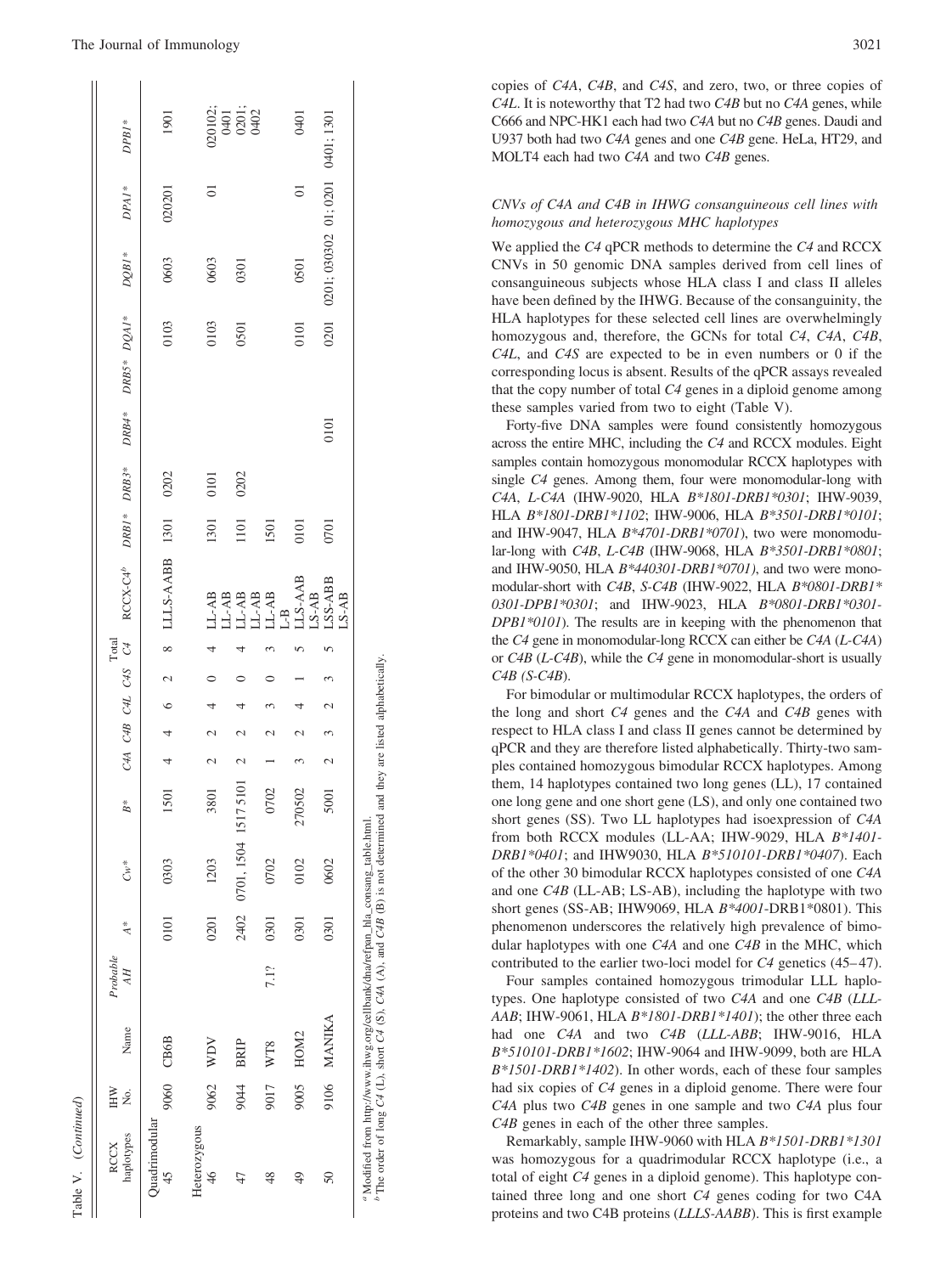|  | Table VI. Conservations of MHC haplotypes in class I, class III, and class II regions |  |  |  |  |  |  |  |  |
|--|---------------------------------------------------------------------------------------|--|--|--|--|--|--|--|--|
|--|---------------------------------------------------------------------------------------|--|--|--|--|--|--|--|--|

| Region                                                                                                                                                                           | <b>Characteristic Features</b>                                                                                                                                                                 |
|----------------------------------------------------------------------------------------------------------------------------------------------------------------------------------|------------------------------------------------------------------------------------------------------------------------------------------------------------------------------------------------|
| 1. Entire MHC<br>AMALA (IHW-9064) and LZL (IHW-9099)<br>HLA<br>RCCX-C4<br>LBUF (IHW-9048) and LBF (IHW-9096)<br>HLA<br>RCCX-C4                                                   | A*0217 Cw*0303 B*1501 DRB1*1402 DRB3*0101 DQA1*0503<br>DOB1*0301 DPA1*01 DPB1*0402<br>LLL-ABB<br>A*3001 Cw*0602 B*1302 DRB1*0701 DRB4*0101 DQA1*0201<br>DQB1*0201 DPA1*02 DPB1*1701<br>$LS-AB$ |
| SPACHECO (IHW-9072) and SPL (IHW-9101)<br>HLA<br>RCCX-C4                                                                                                                         | A*3101 Cw*0102 B*1501 DRB1*080201 DOA1*0401<br>DOB1*0402 DPA1*01 DPB1*0402<br>$LS-AB$                                                                                                          |
| 2. Three MHC regions<br>COX (IHW-9022) and VAVY (IHW-9023), HLA-A to HLA DQB1<br><b>HLA</b><br>RCCX-C4                                                                           | A*0101 Cw*0701 B*0801 DRB1*0301 DRB3*0101 DOA1*0501<br>DQB1*0201<br>$S-B$                                                                                                                      |
| BOLETH (IHW-9031) and BSM (IHW-9032), HLA-A to HLA-DPA1<br><b>HLA</b><br>RXXC-C4                                                                                                 | A*0201 Cw*0304 B*1501 DRB1*0401 DRB4*0103 DQA1*03<br>DOB1*0302 DPA1*01<br>$LL-AB$                                                                                                              |
| BM14 (IHW-9033) and SAVC (IHW-9034), HLA-A to DOB1<br>HLA<br>RCCX-C4                                                                                                             | A*0301 Cw*0702 B*0702 DRB1*0401 DRB4*0101 DOA1*03<br>DOB1*0302<br>$LS-AB$                                                                                                                      |
| SPACHECO (IHW-9072) and SPL (IHW-9101), HLA-B to DPB1<br>HLA<br>RCCX-C4                                                                                                          | B*1501 DRB1*080201 DOA1*0401 DOB1*0402 DPA1*01<br>DPB1*0402<br>$LS-AB$                                                                                                                         |
| 3. Two MHC regions<br>OBL (IHW-9020) and JVM (IHW-9039), HLA-Cw to RCCX<br><b>HLA</b><br>RCCX-C4<br>JBUSH (IHW-9035) and WDV (IHW-9062), HLA-Cw to RCCX<br><b>HLA</b><br>RCCX-C4 | Cw*0501 B*1801<br>$L-A$<br>Cw*1203 B*3801<br>$LL-AB$                                                                                                                                           |
| 4. Class I and class II alleles but NOT in class III (RCCX-C4)<br>MOU (IHW-9050) and PITOUT (IHW-9051)<br><b>HLA</b><br>RCCX, C4                                                 | A*2902 Cw*1601 B*440301 DRB1*0701 DRB4*0101 DOA1*0201<br>L-B, monomodular RCCX with C4B only for MOU<br>LS-AB, bimodular RCCX with both C4A and C4B for PITOUT                                 |

demonstrating the presence of eight *C4* genes (four *C4A* plus four *C4B*) in a human sample.

The remaining five samples in the IHW consanguineous panel did not appear to be homozygous in the HLA haplotypes, as different alleles were present in one or more of the class I, II, or III genes.

#### *Conservation of MHC haplotypes*

Long-range linkage disequilibrium (LLD) among alleles of class I, III, and II genes with conserved sequences or identical genetic markers spanning hundreds to thousands of kilobases is a remarkable feature of many haplotypes of the MHC (32, 33, 48). Such LLD is conspicuous when we analyze the CNVs of RCCX-C4 and class I and class II alleles in the HLA consanguineous panel. There are three pairs of samples that contained virtually identical genetic markers throughout the entire MHC: IHW-9048 (LBUF) and IHW-9096 (LBF), IHW-9072 (SPACHECO) and IHW-9101 (SPL) and IHW-9064 (AMALA) and IHW-9099 (LZL). There are four pairs of samples that contained continuously identical gene alleles spanning across the three MHC regions and two pairs of samples that contained identical alleles spanning two MHC regions (from HLA-Cw to RCCX-C4) (Table VI). In contrast, we did observe an exception on two samples, MOU (IHW9050) and PITOUT (IHW9051) (Table VI). Despite the high similarities of the flanking class I and class II genes, MOU had monomodularlong with a *C4B* gene (L-B) and PITOUT had bimodular longshort with a *C4A* and a *C4B* gene (LS-AB).

# **Discussion**

Patients with autoimmune or infectious disease often present with hypocomplementemia, especially low C4 and/or low C3. Such a phenomenon can be caused by a massive activation and consumption of complement proteins during a disease state and/or an inherent deficiency or low GCNs of total *C4*, *C4A*, or *C4B*. Therefore, elucidation of the patient's *C4* genotypes and the serial variations of plasma or serum C4 protein concentrations and the cell-bound products of activated C4 can facilitate more accurate disease diagnosis and determination of the disease state, including flares, remissions, and future prognosis (49–51). In this article, we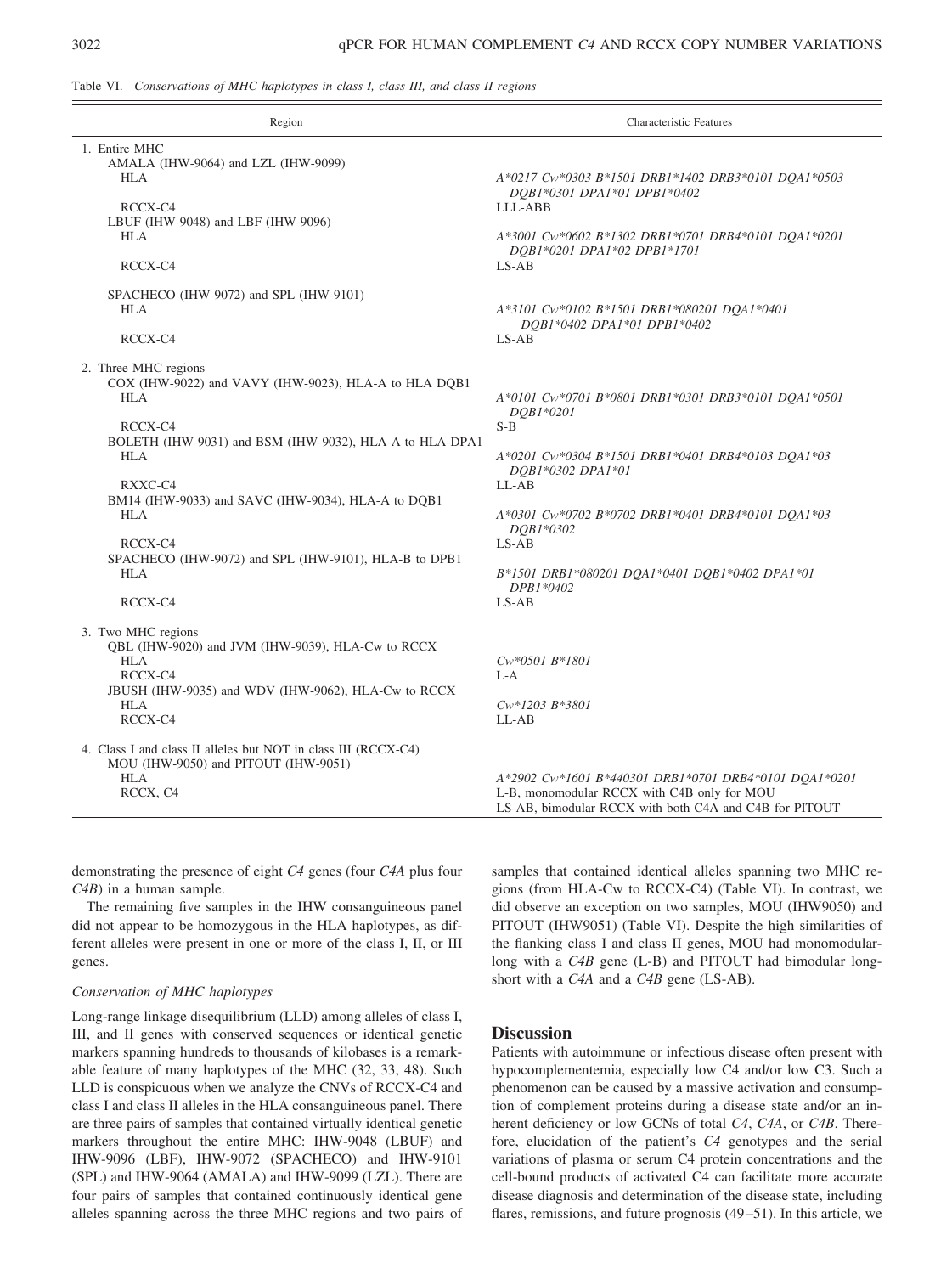focus on developing a series of sensitive and specific assays using real-time PCR to rapidly determine *C4* genotypic diversity.

In designing the qPCR strategies, we consider specificity, accuracy, cost, and convenience. For amplicons to determine the GCNs of *C4A* and *C4B*, the specificities for the A and B isotypes are based on two reverse primers that incorporate specific sequences of five SNPs within 20 nucleotides close to the 3' end of exon 26. For determining the copy numbers of the long *C4* and short *C4* genes we use a common probe and a common forward primer that hybridize to the 5' region of intron 9. The specificities for the long and short genes were built into the reverse primers. The reverse primer for the long *C4* gene amplicon is located in the 3' LTR of the endogenous retrovirus HERV-K(C4), while that of short *C4* gene amplicon is located downstream of the putative HERV-K(C4) integration site. We designed an additional method that yields the copy number of RCCX modules and therefore the number of total *C4* genes by interrogating the number of junctions for *TNXA-RP2*. In these *C4* GCN assays we use the same endogenous control ENDO amplicon that is designed at an invariable region of *RP1* exon 4, which is 7.9 kb upstream of the breakpoint of RCCX modular duplication at *RP1* exon 7 and is independent of the CNVs of the *C4* and RCCX modules (15). The ENDO amplicon has a constant copy number of two in a diploid genome among all human subjects. It was tested not to interfere with the amplification in any of the five target amplicons described here. Therefore, PCRs for the ENDO and target gene amplicons were performed in the same reaction mixture to ensure accurate quantification of the molar ratio of the target gene to the ENDO gene.

An important prerequisite pertaining to a qPCR of human CNVs is a means to ascertain the accuracy of experimental results, even under the constraint of a limited supply of genomic DNA samples. We addressed this issue by creating five different real-time PCR amplicons, each of which yields relevant and complementary data. The copy number of total *C4* genes equals the copy number of *C4A* plus *C4B* or the copy number of *C4L* plus *C4S*. Agreements of data for total *C4* genes from three independent sources on the same sample increase the confidence of experimental accuracy.

In using real-time PCR for quantification assays a frequently used approach is the  $\Delta \Delta C_T$  method, in which the difference between the endogenous control and the target amplicon of a single calibrator is used as a reference and the fold changes are based on the ratio of each sample's  $\Delta C_T$  to the  $\Delta C_T$  of the calibrator. However, this method requires almost identical amplification efficiency approaching 100% for both the endogenous control and the target amplicon. Otherwise, the results are sensitive to a slight variation in DNA concentration (35, 52). In *C4* gene dosage quantification assays the specificities of each assay are restricted to sequences that define the A and B isotypes or the long and short genes. We found it exceedingly difficult to design target amplicons that have a high amplification efficiency identical to that of an ENDO amplicon, and the  $\Delta \Delta C_T$  strategy tended to yield ambiguous or inaccurate results that are not desirable. We solved such drawback through the application of relative standard curve methods for quantification. For each amplicon to determine the CNV of *C4A*, *C4B*, *C4L*, *C4S*, or RCCX modules, we assign the copy number of target genes after two levels of calibrations. In the first level we use cloned genomic DNA covering 6 logs of DNA concentrations for the ENDO and target amplicons. Such calibration allows the calculation of copy numbers of the target amplicon relative to the ENDO amplicon at a specific DNA concentration and therefore minimizes the discrepancies in amplification efficiencies for the ENDO and target amplicons caused by variations among test DNA concentrations when a single calibrator at a single concentration is used. In our experience, unequivocal results are obtained for low copy numbers of the target genes but a slight underestimation is an intrinsic tendency for subjects with high copy numbers of a target gene. In the second level of calibration we correct the intrinsic underestimation of high GCN groups by creating a calibration curve for observed and actual GCNs among all GCN groups. We have applied these *C4* qPCR assays to determine the *C4* CNVs in 1000 human samples with autoimmune or neurological diseases (S. L. Savelli, R. A. S. Roubey, Y. W. Wu, G. Buxton, and C. Y. Yu, manuscript in preparation; K. Mayilyan, D. R. Weinberger, Y. L. Wu, B. Kolachana, and C. Y. Yu, manuscript in preparation). This technique has been proven to be robust, sensitive, and reliable. We observed that in  $\sim$  5% of samples the data from the five independent assays may not be in total agreement. Under such scenarios we usually repeat those assays with the inconsistent data and, if possible, seek data for C4A and C4B phenotypes of the same subjects and from family members to support the final assignment.

The quality of DNA is an important factor in performing qPCR assays. In our experience, partially degraded DNA often yields conflicting results between complementary assays. Because DNA is rather unstable in a diluted state we recommend diluting genomic DNA using Tris-EDTA buffer rather than water and performing the required experiments within 2 wk after sample dilution. We also observed that whole genome-amplified DNA yielded a wild variation of target GCNs and is therefore not suitable for qPCR of CNV.

To facilitate application of the qPCR techniques for *C4* genotyping, we have elucidated the genetic diversities of *C4* in eight common human cell lines including Daudi, HeLa, HT29, MOLT4, and U937. Genomic DNA samples of these cell lines can be used as controls for calibration purposes. The monocyte cell line U937 is commonly used for studies of complement *C4* gene expression (53, 54). This cell line contains two *C4A* and one *C4B* genes and, therefore, the expression of total *C4*, *C4A*, and *C4B* transcripts would have to be interpreted together with its genotypic background.

The IHWG consanguineous panel is overwhelmingly homozygous for HLA class I and class II alleles and is therefore ideal for the discovery and haplotyping of SNPs and the characterization of CNVs of *C4* and RCCX in defined HLA haplotypes. The former is exemplified by the MHC Haplotype Project in which eight representative haplotypes are being sequenced and characterized (http:// www.sanger.ac.uk/HGP/Chr6/MHC/) (32, 33). The latter is being demonstrated in this study for the presence of monomodular, bimodular, trimodular, and quadrimodular RCCX haplotypes with different copy numbers of long and short *C4* genes, each either coded for C4A or C4B. The results illustrate CNV as a mechanism for generating the genetic diversity of an important immune effector protein. As we and others had shown previously, the phenotypic outcome for the sophisticated genotypic diversity of complement *C4* is a wide range of plasma or serum C4 proteins among different subjects and two isotypes (C4A and C4B) with multiple protein variants (allotypes) that can have different physiologic functions (8, 14, 19, 55–60).

The mechanism leading to the LLD of numerous polymorphic markers as large "frozen blocks" of genomic sequences in the MHC is not known (24, 33). The length variations caused by interindividual CNVs at the class II DRB region and the class III RCCX-C4 region could create mismatches during meiosis and play a role in suppressing productive recombinations among certain haplotypes (5, 8, 61). The LLD of MHC alleles on chromosome 6 that persists in human populations is also known as an ancestral haplotype (AH). Some of the MHC ancestral haplotypes are associated with autoimmune or genetic diseases (24,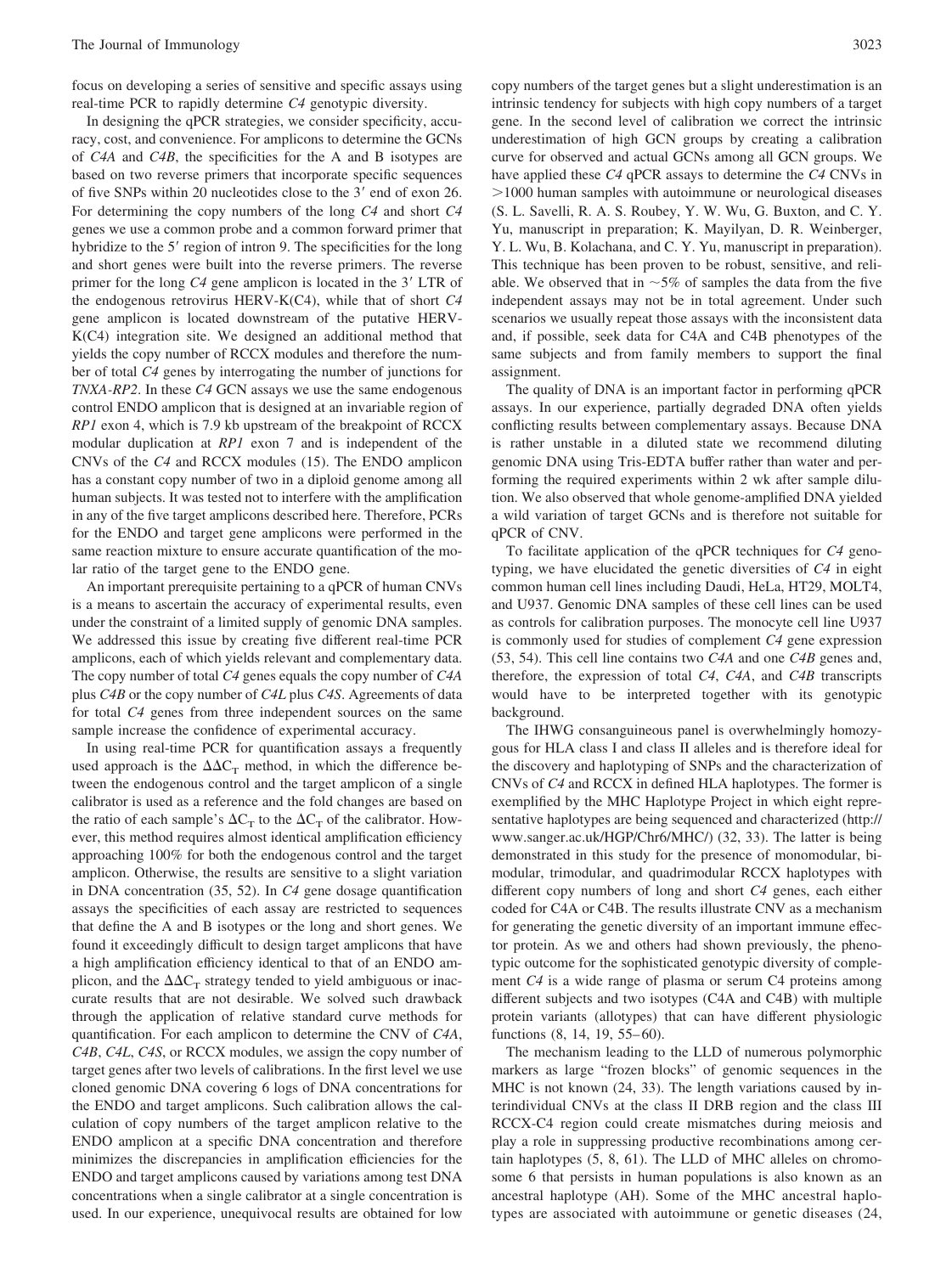26). For example, AH47.1 (IHW-9047) with HLA *B\*4701*, RCCX: *L-C4A*, *DRB1\*0701* is associated with congenital adrenal hyperplasia (5, 62), AH8.1 (IHW-9022, 9023) with HLA *B\*0801*, RCCX: *S-C4B*, *DRB1\*0301* (DR3), and *DQB1\*0201* is associated with SLE and type 1 diabetes mellitus, AH7.1 with HLA *B\*0702*, RCCX: *LL-C4B-C4A*, *DRB1\*1501* (DR2) is associated with SLE and multiple sclerosis (24, 63), and AH57.1 with HLA *B\*5701, RCCX: LS-AB, DRB1\*0701* is associated with psoriasis (24, 30, 64). In-depth characterization of genetic variations of all MHC genes including the polymorphisms of complement factor B and C2 (65, 66) and the constituents of RCCX modules using the consanguineous panel would prove highly informative and help the understanding of the genetic basis of MHC-associated diseases.

HLA-DR3 has been consistently implicated as a risk factor in SLE (24, 28, 30), but HLA haplotypes with DR3 can have different RCCX or *C4A* and *C4B* gene contents. In the IHW consanguineous panel were three samples with DR3 haplotypes: two with HLA-*B\*0801*, RCCX monomodular-short with a single *C4B* gene (S-*C4B*) and the absence of *C4A* (COX and VAVY) and the third with HLA-*B\*1801,* monomodular-long RCCX with a single *C4A* gene (*L*-*C4A*) and the absence of *C4B* (QBL). In European Americans we found that the absence or low GCN of *C4A*, but not of *C4B*, is a risk factor for SLE disease susceptibility. By contrast, a high GCN of *C4A* is a protective factor against the onset of the systemic autoimmune disease (20). To examine genetic risk factors in the HLA-associated diseases, it is prudent to elucidate the status of complement *C4A* and *C4B* CNVs in addition to SNPs of MHC genes and the conventional class I and class II alleles.

# **Acknowledgments**

We thank the late Dr. Dolly P. Huang (Chinese University of Hong Kong) for nasopharyngeal carcinoma cell lines C666 and NPC-HK1 and Dr. Douglas Rain from Applied Biosystems for helpful discussion.

# **Disclosures**

The authors have no financial conflict of interest.

#### **References**

- 1. Sebat, J., B. Lakshmi, J. Troge, J. Alexander, J. Young, P. Lundin, S. Maner, H. Massa, M. Walker, M. Chi, et al. 2004. Large-scale copy number polymorphism in the human genome. *Science* 305: 525–528.
- 2. Iafrate, A. J., L. Feuk, M. N. Rivera, M. L. Listewnik, P. K. Donahoe, Y. Qi, S. W. Scherer, and C. Lee. 2004. Detection of large-scale variation in the human genome. *Nat. Genet.* 36: 949 –951.
- 3. Redon, R., S. Ishikawa, K. R. Fitch, L. Feuk, G. H. Perry, T. D. Andrews, H. Fiegler, M. H. Shapero, A. R. Carson, W. Chen, et al. 2006. Global variation in copy number in the human genome. *Nature* 444: 444 – 454.
- 4. Wong, K. K., R. J. deLeeuw, N. S. Dosanjh, L. R. Kimm, Z. Cheng, D. E. Horsman, C. MacAulay, R. T. Ng, C. J. Brown, E. E. Eichler, and W. L. Lam. 2007. A comprehensive analysis of common copy number variations in the human genome. *Am. J. Hum. Genet.* 80: 91–104.
- 5. Yang, Z., A. R. Mendoza, T. R. Welch, W. B. Zipf, and C. Y. Yu. 1999. Modular variations of HLA class III genes for serine/threonine kinase RP, complement C4, steroid 21-hydroxylase CYP21 and tenascin TNX (RCCX): a mechanism for gene deletions and disease associations. *J. Biol. Chem.* 274: 12147–12156.
- 6. Shen, L. M., L. C. Wu, S. Sanlioglu, R. Chen, A. R. Mendoza, A. Dangel, M. C. Carroll, W. Zipf, and C. Y. Yu. 1994. Structure and genetics of the partially duplicated gene RP located immediately upstream of the complement C4A and C4B genes in the HLA class III region: molecular cloning, exon-intron structure, composite retroposon and breakpoint of gene duplication. *J. Biol. Chem.* 269: 8466 – 8476.
- 7. Yu, C. Y., E. K. Chung, Y. Yang, C. A. Blanchong, N. Jacobsen, K. Saxena, Z. Yang, W. Miller, L. Varga, and G. Fust. 2003. Dancing with complement C4 and the RP-C4-CYP21-TNX (RCCX) modules of the major histocompatibility complex. *Prog. Nucleic Acid Res. Mol. Biol.* 75: 217–292.
- 8. Blanchong, C. A., B. Zhou, K. L. Rupert, E. K. Chung, K. N. Jones, J. F. Sotos, R. M. Rennebohm, and C. Y. Yu. 2000. Deficiencies of human complement component C4A and C4B and heterozygosity in length variants of RP-C4- CYP21-TNX (RCCX) modules in Caucasians: the load of RCCX genetic diversity on MHC-associated disease. *J. Exp. Med.* 191: 2183–2196.
- 9. Livak, K. J., S. J. Flood, J. Marmaro, W. Giusti, and K. Deetz. 1995. Oligonucleotides with fluorescent dyes at opposite ends provide a quenched probe system

useful for detecting PCR product and nucleic acid hybridization. *PCR Methods Appl.* 4: 357–362.

- 10. Heid, C. A., J. Stevens, K. J. Livak, and P. M. Williams. 1996. Real time quantitative PCR. *Genome Res.* 6: 986 –994.
- 11. Walport, M. J. 2001. Complement- part II. *New Engl. J. Med.* 344: 1140 –1144.
- 12. Dangel, A. W., A. R. Mendoza, B. J. Baker, C. M. Daniel, M. C. Carroll, L.-C. Wu, and C. Y. Yu. 1994. The dichotomous size variation of human complement C4 gene is mediated by a novel family of endogenous retroviruses which also establishes species-specific genomic patterns among Old World primates. *Immunogenetics* 40: 425– 436.
- 13. Yu, C. Y. 1991. The complete exon-intron structure of a human complement component C4A gene: DNA sequences, polymorphism, and linkage to the 21 hydroxylase gene. *J. Immunol.* 146: 1057–1066.
- 14. Chung, E. K., Y. Yang, R. M. Rennebohm, M. L. Lokki, G. C. Higgins, K. N. Jones, B. Zhou, C. A. Blanchong, and C. Y. Yu. 2002. Genetic sophistication of human complement *C4A* and *C4B* and *RP-C4-CYP21-TNX* (RCCX) modules in the major histocompatibility complex (MHC). *Am. J. Hum. Genet.* 71: 823– 837.
- 15. Yu, C. Y., Z. Yang, C. A. Blanchong, and W. Miller. 2000. The human and mouse MHC class III region: a parade of the centromeric segment with 21 genes *Immunol. Today* 21: 320 –328.
- 16. Gitelman, S. E., J. Bristow, and W. L. Miller. 1992. Mechanism and consequences of the duplication of the human C4/P450c21/gene X locus. *Mol. Cell. Biol.* 12: 2124 –2134.
- 17. Higashi, Y., H. Yoshioka, M. Yamane, O. Gotoh, and Y. Fujii-Kuriyama. 1986. Complete nucleotide sequence of two steroid 21-hydroxylase genes tandemly arranged in human chromosome: a pseudogene and a genuine gene. *Proc. Natl. Acad. Sci. USA* 83: 2841–2845.
- 18. Yu, C. Y., and R. D. Campbell. 1987. Definitive RFLPs to distinguish between the human complement C4A/C4B isotypes and the major Rodgers/Chido determinants: application to the study of C4 null alleles. *Immunogenetics* 25: 383–390.
- 19. Yang, Y., E. K. Chung, B. Zhou, C. A. Blanchong, C. Y. Yu, G. Füst, M. Kovács, A. Vatay, C. Szalai, I. Karádi, and L. Varga. 2003. Diversity in intrinsic strengths of the human complement system: serum C4 protein concentrations correlate with *C4* gene size and polygenic variations, hemolytic activities and body mass index. *J. Immunol.* 171: 2734 –2745.
- 20. Yang, Y., E. K. Chung, Y. L. Wu, S. L. Savelli, H. N. Nagaraja, B. Zhou, M. Hebert, K. N. Jones, Y. Shu, K. Kitzmiller, et al. 2007. Gene copy number variation and associated polymorphisms of complement component C4 in human systemic erythematosus (SLE): low copy number is a risk factor for and high copy number is a protective factor against European American SLE disease susceptibility. *Am. J. Hum. Genet.* 80: 1037–1054.
- 21. Yang, Y., E. K. Chung, B. Zhou, K. Lhotta, L. A. Hebert, D. J. Birmingham, B. H. Rovin, and C. Y. Yu. 2004. The intricate role of complement C4 in human systemic lupus erythematosus. *Curr. Dir. Autoimmun.* 7: 98 –132.
- 22. Fielder, A. H. L., M. J. Walport, J. R. Batchelor, R. I. Rynes, C. M. Black, I. A. Dodi, and G. R. V. Hughes. 1983. Family study of the major histocompatibility complex in patients with systemic lupus erythematosus: importance of null alleles of C4A and C4B in determining disease susceptibility. *Br. Med. J.* 286: 425– 428.
- 23. Bishof, N. A., T. R. Welch, and L. S. Beischel. 1990. C4B Deficiency: a risk factor for bacteremia with encapsulated organisms. *J. Infect. Dis.* 162: 248 –250.
- 24. Dawkins, R., C. Leelayuwat, S. Gaudieri, G. Tay, J. Hui, S. Cattley, P. Martinez, and J. Kulski. 1999. Genomics of the major histocompatibility complex: haplotypes, duplication, retroviruses and disease. *Immunol. Rev.* 167: 275–304.
- 25. Martinez, O. P., N. Longman-Jacobsen, R. Davies, E. K. Chung, Y. Yang, S. Gaudieri, R. L. Dawkins, and C. Y. Yu. 2001. Genetics of human complement component C4 and evolution the central MHC. *Front. Biosci.* 6: D904 –D913.
- 26. Awdeh, Z. L., D. Raum, E. J. Yunis, and C. A. Alper. 1983. Extended HLA/ complement allele haplotypes: Evidence for T/t-like complex in man. *Proc. Natl. Acad. Sci. USA* 80: 259 –263.
- 27. de Bakker, P. I., G. McVean, P. C. Sabeti, M. M. Miretti, T. Green, J. Marchini, X. Ke, A. J. Monsuur, P. Whittaker, M. Delgado, et al. 2006. A high-resolution HLA and SNP haplotype map for disease association studies in the extended human MHC. *Nat. Genet.* 38: 1166 –1172.
- 28. Graham, R. R., W. A. Ortmann, C. D. Langefeld, D. Jawaheer, S. A. Selby, P. R. Rodine, E. C. Baechler, K. E. Rohlf, K. B. Shark, K. J. Espe, et al. 2002. Visualizing human leukocyte antigen class II risk haplotypes in human systemic lupus erythematosus. *Am. J. Hum. Genet.* 71: 543–553.
- 29. Tiwari, J. L., and P. I. Terasaki. 1985. *HLA and Disease Associations.* Springer-Verlag, New York.
- 30. Thorsby, E. 1997. HLA associated diseases. *Hum. Immunol.* 53: 1–11.
- 31. Horton, R., L. Wilming, V. Rand, R. C. Lovering, E. A. Bruford, V. K. Khodiyar, M. J. Lush, S. Povey, C. C. Talbot, Jr., M. W. Wright, et al. 2004. Gene map of the extended human MHC. *Nat. Rev. Genet.* 5: 889 – 899.
- 32. Stewart, C. A., R. Horton, R. J. Allcock, J. L. Ashurst, A. M. Atrazhev, P. Coggill, I. Dunham, S. Forbes, K. Halls, J. M. Howson, et al. 2004. Complete MHC haplotype sequencing for common disease gene mapping. *Genome Res.* 14: 1176 –1187.
- 33. Traherne, J. A., R. Horton, A. N. Roberts, M. M. Miretti, M. E. Hurles, C. A. Stewart, J. L. Ashurst, A. M. Atrazhev, P. Coggill, S. Palmer, et al. 2006. Genetic analysis of completely sequenced disease-associated MHC haplotypes identifies shuffling of segments in recent human history. *PLoS Genet.* 2: e9.
- 34. Schneider, P. M., M. C. Carroll, C. A. Alper, C. Rittner, A. S. Whitehead, E. J. Yunis, and H. R. Colten. 1986. Polymorphism of human complement C4 and